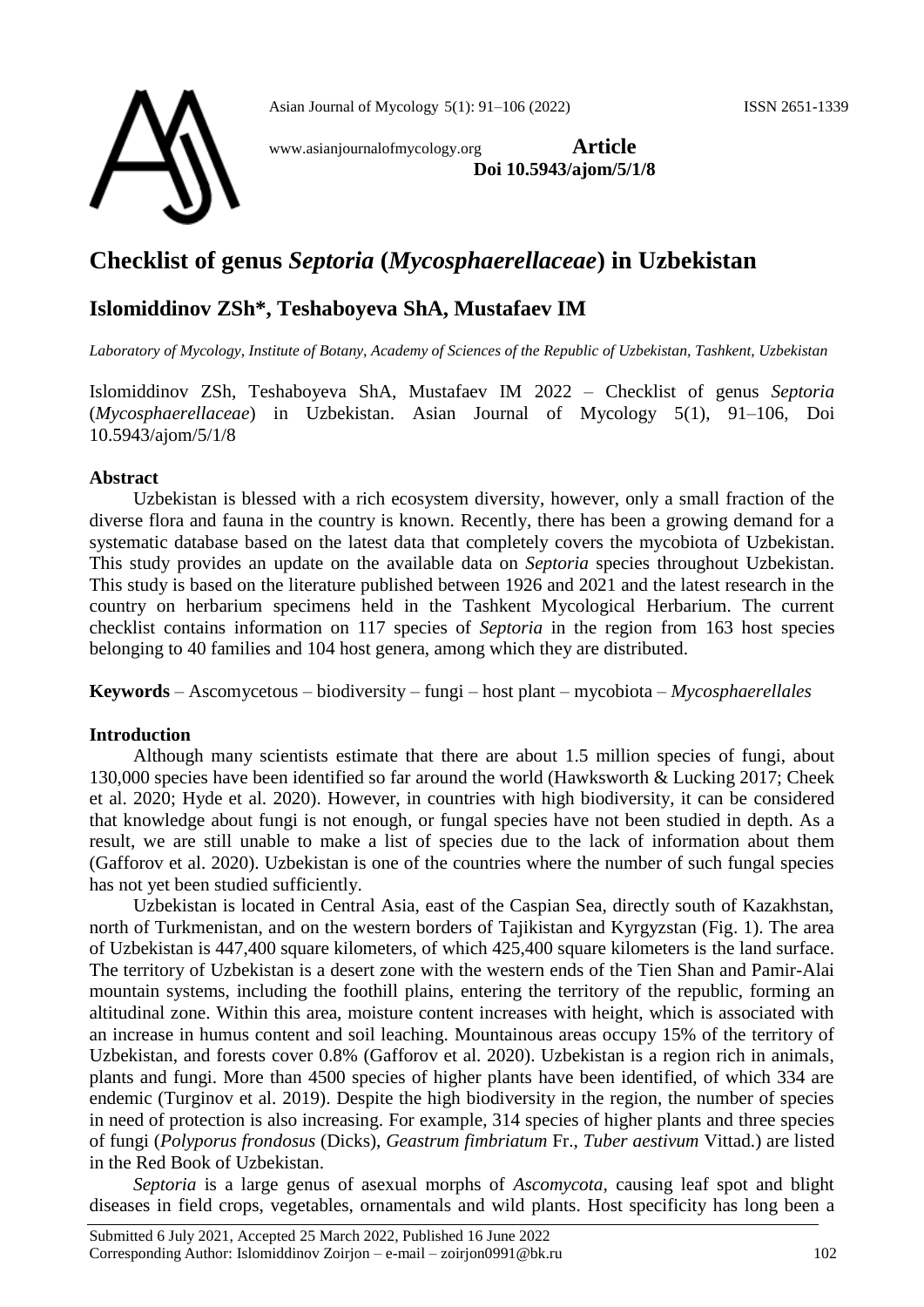decisive criterium in species delimitation in *Septoria*, mainly because of the paucity of useful morphological characters and the high level of variation therein (Shin & Sameva 2002; Verkley et al. 2013; [Quaedvlieg](https://www.sciencedirect.com/science/article/pii/S0166061614600051?via%3Dihub#bib49) et al. 2013). Many scientific research was carried out on the diversity of fungi, and data were collected on the species of *Septoria* (*Mycosphaerellales*, *Ascomycota*) (Zaprometov 1926, 1928; Golovin 1947, 1949a, b, 1950; Kleyner 1958; Lebedeva 1958; Gaponenko 1965; Baymuratova 1963; Panfilova & Gaponenko 1963; Usmonov 1965; Axmedova 1966; Kuchmi 1970; Kirgizbaeva 1972, Soliyeva 1989; Kamilov 1991; Kirgizbaeva et al. 1997; Nuraliyev, 1998, Gafforov 2005; Sherqulova et al. 2019; Mustafaev 2018).

Several checklists on fungi in some regions of Uzbekistan were provided by Gafforov (2017), Gafforov et al. (2017, 2020), Mustafaev et al. (2019) and Abdurazakov et al. (2021). However, there are no generalized data on the diversity and the number of fungi in Uzbekistan. Information on the taxonomy of fungi is updated year by year, and after studying many types of fungi based on modern mycological methods, it becomes clear that they are synonymous with other types of fungi. Therefore, carrying out mycological studies in unexplored regions of Uzbekistan and compiling a generalized list of mycobiota is one of the urgent tasks. This study is the first taxonomy-based checklist of *Septoria* species in Uzbekistan. In this research, we have compiled a list of *Septoria* species in Uzbekistan. This list serves as one of the main resources for fungi in the Republic of Uzbekistan.



**Fig. 1 –** Study area. Regional division of Uzbekistan.

#### **Materials & Methods**

This checklist includes the results of field surveys carried out in the Botanical-Geographical Region of Northern Turkestan in 2018-2020, as well as all published literature on fungi found in Uzbekistan from 1926 to March 2021. Furthermore, a thorough examination of the herbaria stored at the Tashkent Mycological Herbarium Fund (TASM) was also conducted. The unpublished data and fungi identified up to the genus level have not been included in this checklist. Some species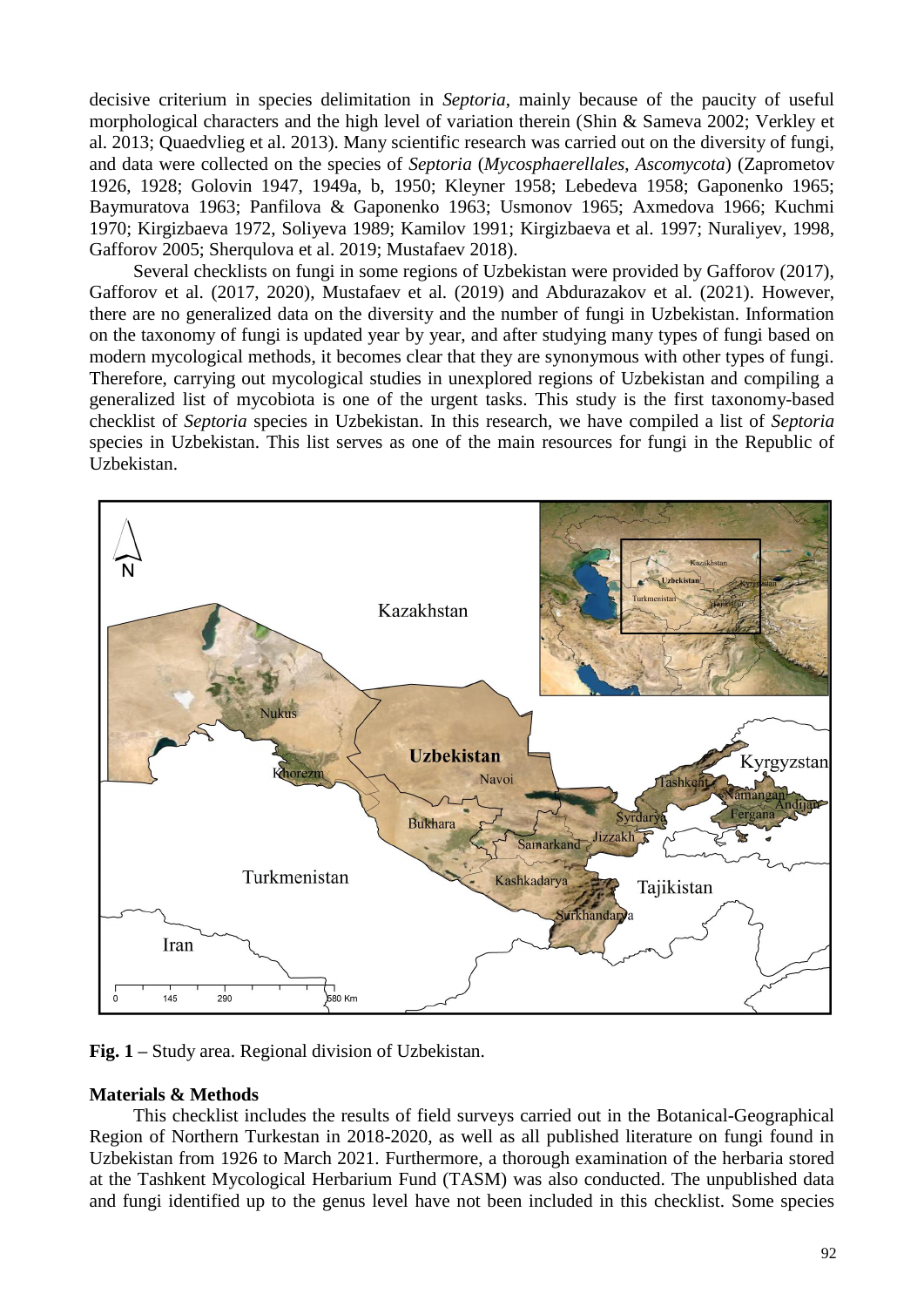names reported in their cited publications have been replaced with their currently accepted name according to Index Fungorum (2021) and Wijayawardene et al. (2020). The name of the host species given in the original citation is sometimes changed to be consistent with the current taxonomy based on Plants of the world online (www.powo.science.kew.org).

Many samples of *Septoria* were collected from 1926 to 2021 in different habitats of Uzbekistan, which are designated in the checklist by the following abbreviations: ADR – Andijan region, BR- Bukhara region, FR – Fergana region, JZR – Jizzakh region, KK – Karakalpakstan, NMR – Namangan region, NVR – Navoi region, QDR – Qashqadaryo region, SDR –Surxondaryo region, SMR – Samarqand region, SRR – Syrdarya region, TSR – Tashkent region, XR – Khorezm region.

#### **Results**

A checklist of 117 *Septoria* species is arranged alphabetically by *Septoria* species, host plants, distribution places, and references (Table 1). There are 163 host plants belonging to 40 families from 104 genera. The majority of the *Septoria* species distributed in the region reported from the *Poaceae* family (on 28 host plants, 19 fungal species) as pathogens, followed by members of the families *Lamiaceae* (on 12 host plants, 12 fungal species), *Fabaceae* and *Rubiaceae* (on 11 host plant, 8 fungal species each), and *Asteraceae* (on 8 host plant, 7 fungal species). Collectively, these families host about 46% of *Septoria* species present in the study area, while other plant families host one to six *Septoria* species (Table 3).

The highest number of *Septoria* species was reported in the following host genera: *Galium* and *Elymus* (five species each, 4.3% of the total species number), *Astragalus*, *Thinopyrum* (four species each, 3.4% of the total species number), Salvia, Rubia and Carex (three species each, 2.3% of the total species number), *Phlomoides*, *Phlomis*, *Cruciata*, *Datisca*, *Convolvulus*, *Dianthus*, *Lonicera*, *Phragmites*, *Eremopyrum*, *Geranium*, *Daucus*, *Gentiana*, *Crataegus*, *Polygonum*, *Salix*, *Fraxinus* and *Vitis* (two species each, 1.7% of the total species number), while other plant genera host one *Septoria* species per genus (Fig. 2).



**Fig. 2 –** Occurrence numbers of genus *Septoria* species on most representative host genera.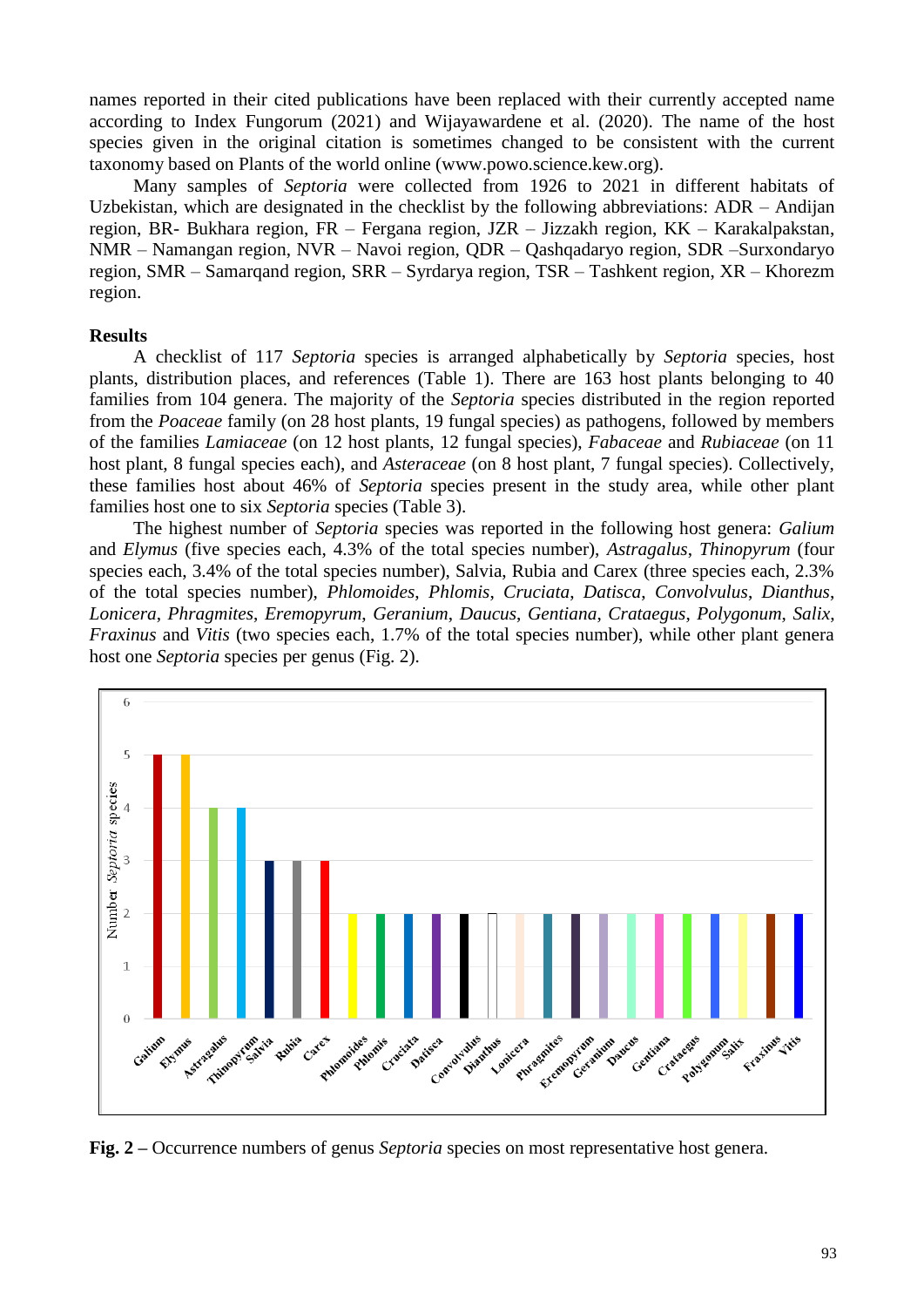| No. | <b>Species reported</b>                     | <b>Host plant</b>                                  | <b>Distribution</b>       | Reference/s               |
|-----|---------------------------------------------|----------------------------------------------------|---------------------------|---------------------------|
| 1.  | Septoria acerella Sacc.                     | Acer pentapomicum J.L.Stewart                      | SDR, June 1986            | Soliyeva (1989)           |
|     |                                             | Acer platanoides subsp. Turkestanicum (Pax) P.C.de | Unknown                   | Kleyner $(1958)$          |
|     |                                             | Jong                                               |                           |                           |
|     |                                             | Acer regelii Pax.                                  | SDR, July 1986            | Gafforov (2017)           |
| 2.  | Septoria acetosae Oudem.                    | Rumex aquaticus L.                                 | <b>QDR</b> , May 1995     | Nuraliyev (1998)          |
| 3.  | Septoria aegopodii Desm.                    | Aegopodium alpestre Ledeb.                         | <b>TSR, July 1961</b>     | Kirgizbaeva et al. (1997) |
| 4.  | Septoria agrestis Sacc.                     | Triticum vulgare L.                                | TSR, 1924                 | Zaprometov (1926)         |
|     |                                             | Elymus repens (L.) Gould                           | TSR, Aug. 1954            | Pashenko et al. (1978)    |
| 5.  | Septoria agriophylli Gapon.                 | Agriophyllum minus Fisch. & C.A.Mey. ex Fenzl      | XR, June 1952             | Kirgizbaeva et al. (1997) |
|     |                                             | Thinopyrum intermedium (Host) Barkworth &          | QDR, July 1997            | Nuraliyev (1998)          |
|     |                                             | D.R.Dewey                                          |                           |                           |
| 6.  | Septoria agropyri Ellis & Everh.            | Elymus repens (L.) Gould                           | TSR, Aug. 1975            | Kamilov (1991)            |
|     |                                             |                                                    | <b>QDR</b> , May 1996     | Nuraliyev (1998)          |
|     |                                             | Eremopyrum orientale (L.) Jaub. & Spach            | BR*                       | Gaponenko (1965)          |
|     |                                             | Thinopyrum intermedium (Host) Barkworth &          | Unknown                   | Pashenko et al. (1978)    |
|     |                                             | D.R.Dewey                                          |                           |                           |
| 7.  | Septoria alhagi Szemb.                      | Alhagi maurorum Medik.                             | TSR, June 1936            | Kirgizbaeva et al. (1997) |
|     |                                             |                                                    | <b>NMR, May 2000</b>      | Gafforov (2005)           |
|     |                                             | Alhagi canescens (Regel) Shap.                     | BR, April 1956            | Kirgizbaeva et al. (1997) |
|     |                                             |                                                    | QDR, Sep. 1994            | Nuraliyev (1998)          |
| 8.  | Septoria alliicola Bäumler                  | Allium cepa L.                                     | SRR, June 1958            | Baymuratova (1963)        |
| 9.  | Septoria ampelina Berkeley & M.A.<br>Curtis | Ampelopsis vitifolia (Boiss.) Planch.              | SDR, July 1986            | Soliyeva (1989)           |
| 10. | Septoria apocyni Khokhr.                    | Apocynum sp.                                       | SDR, June 1987            | Soliyeva (1989)           |
| 11. | Septoria artemisiae Pass.                   | Artemisia vulgaris L.                              | NMR, April 2001, May 2002 | Gafforov (2005)           |
| 12. | Septoria asperulae Bäumler.                 | Galium humifusum M.Bieb.                           | TSR, Sep. 1954            | Kirgizbaeva et al. (1997) |
|     |                                             | Asperula pauciflora Tschern.                       | SDR, July 1986            | Soliyeva (1989)           |
| 13. | Septoria asteris-alpini Nann.               | Aster sp.                                          | TSR, June 1950            | Kirgizbaeva et al. (1997) |
| 14. | Septoria astragali Desm.                    | Astragalus platyphyllus Kar. & Kir.                | Unknown                   | Pashenko et al. (1978)    |
|     |                                             | Astragalus sp.                                     | BR, Sep. 1936             | Kirgizbaeva et al. (1997) |
|     |                                             |                                                    | SDR, July 1986            | Soliyeva (1989)           |
|     |                                             |                                                    | <b>JZR, May 2019</b>      | This study                |
| 15. | Septoria betulina Pass.                     | Betula pendula Roth                                | TSR, Aug. 1955            | Panfilova & Gaponenko     |
|     |                                             |                                                    |                           | (1963)                    |
|     |                                             |                                                    | <b>TSR, July 1982</b>     | Kamilov (1991)            |

**Table 1** Checklist of the genus *Septoria* and host plants from Uzbekistan.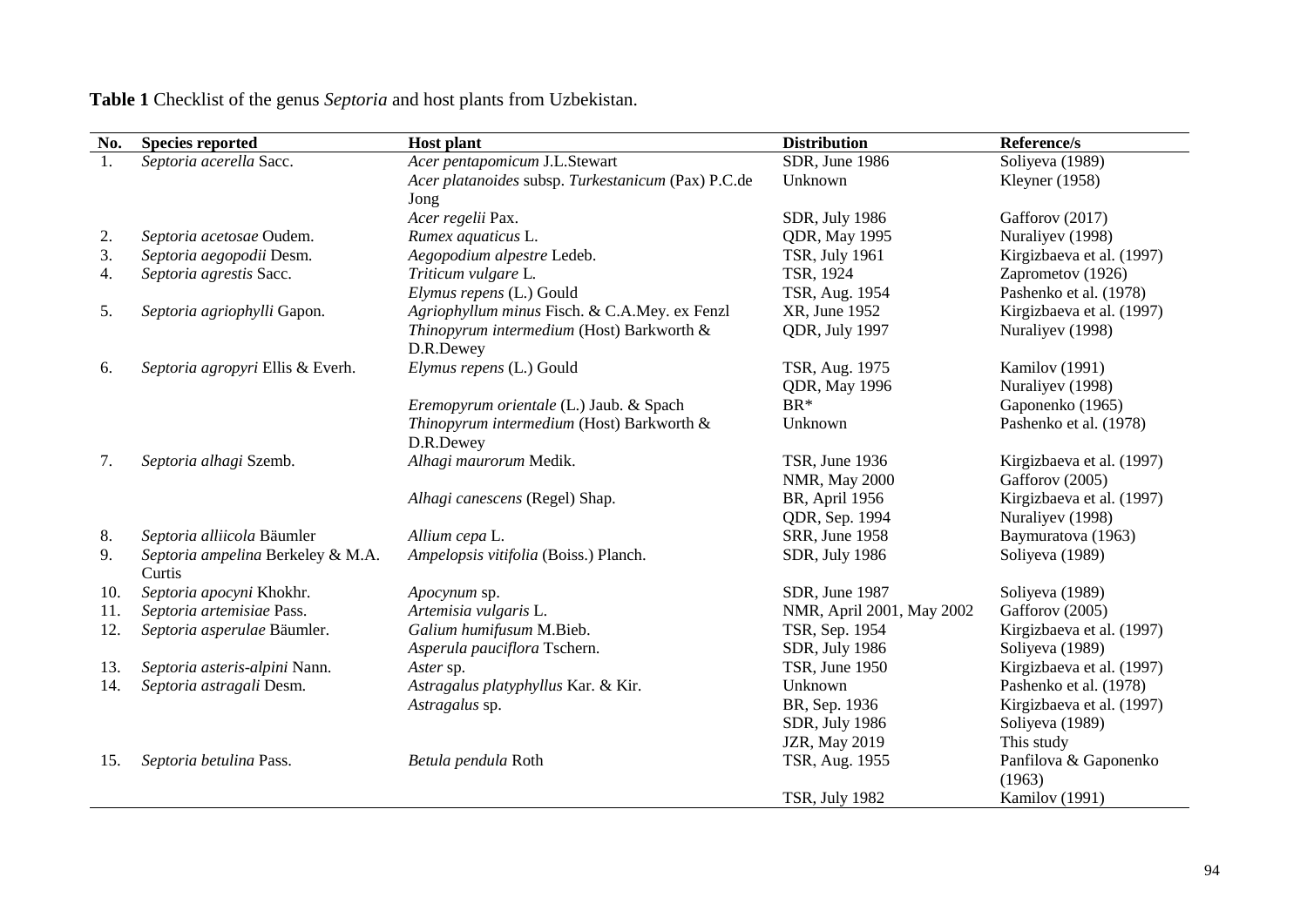| No. | <b>Species reported</b>         | <b>Host plant</b>                           | <b>Distribution</b>        | Reference/s               |
|-----|---------------------------------|---------------------------------------------|----------------------------|---------------------------|
| 16. | Septoria bromi Sacc.            | Bromus danthoniae Trin.                     | JZR, April 1957            | Kirgizbaeva et al. (1997) |
|     |                                 | Bromus japonicas Houtt.                     | QDR, July 1997             | Nuraliyev (1998)          |
|     |                                 | <b>Bromus lanceolatus Roth</b>              | SDR, July 1987             | Soliyeva (1989)           |
|     |                                 | Bromus oxyodon Schrenk                      | JZR, April 1957            | Kirgizbaeva et al. (1997) |
|     |                                 | Bromus tectorum L.                          | JZR, April 1958            | Kirgizbaeva et al. (1997) |
|     |                                 | Bromus sterilis L.                          | TSR, June 1977             | Kamilov (1991)            |
|     |                                 | Bromus sp.                                  | TSR, June 1950             | Kirgizbaeva et al. (1997) |
| 17. | Septoria cannabis (Lasch) Sacc. | Cannabis sativa L.                          | ADR, NMR, TSR*             | Zaprometov (1928)         |
|     |                                 |                                             | FR, May 1949               | Kirgizbaeva et al. (1997) |
|     |                                 |                                             | NMR, July 2002             | Gafforov (2005)           |
|     |                                 | Carex physodes M.Bieb.                      | $BR*$                      | Gaponenko (1965)          |
|     |                                 | Datisca cannabina L.                        | TSR, June 1949, Sep. 1950. | Kirgizbaeva et al. (1997) |
| 18. | Septoria caricis Pass.          | Carex asturica Boiss.                       | <b>TSR, July 1954</b>      | Kirgizbaeva et al. (1997) |
|     |                                 | Carex melanostachya M.Bieb. ex Willd.       | TSR, June 1950             | Kirgizbaeva et al. (1997) |
|     |                                 | Carex pachystylis J.Gay                     | SRR, April 1954            | Baymuratova (1963)        |
|     |                                 | Carex physodes M.Bieb.                      | TSR, June 1986             | Kirgizbaeva et al. (1997) |
|     |                                 |                                             | <b>QDR</b> , May 1996      | Nuraliyev (1998)          |
|     |                                 | Carex sp.                                   | TSR, July 1955,            | Kirgizbaeva et al. (1997) |
|     |                                 |                                             | NVR, June 1956             |                           |
| 19. | Septoria carotae Nagorny        | Daucus carota L.                            | SRR, Aug. 1957             | Baymuratova (1963)        |
| 20. | Septoria chenopodii Westend.    | Chenopodium album L.                        | TSR, 1925                  | Zaprometov (1928)         |
| 21. | Septoria cerasi Pass.           | Prunus mahaleb L.                           | NMR, June 2001             | Gafforov (2005)           |
| 22. | Septoria cirsii Niessl.         | Cirsium sp.                                 | TSR, May 1953              | Kirgizbaeva et al. (1997) |
| 23. | Septoria codonopsidis Ziling    | Codonopsis clematidea (Schrenk) C.B. Clarke | SDR, May 1987              | Soliyeva (1989)           |
| 24. | Septoria convolvuli Desm.       | Convolvulus arvensis L.                     | TSR, 1919                  | Zaprometov (1928)         |
|     |                                 |                                             | TSR, July 1949, 1950, 1953 | Kirgizbaeva et al. (1997) |
|     |                                 |                                             | TSR, Aug. 1969             | Kamilov (1991)            |
|     |                                 |                                             | QDR, July 1995             | Nuraliyev (1998)          |
|     |                                 |                                             | <b>NMR, May 2000</b>       | Gafforov (2005)           |
|     |                                 | Convolvulus hamadae (Vved.) Petrov          | BR, Oct. 1957, June 1958   | Kirgizbaeva et al. (1997) |
|     |                                 | Convolvulus sp.                             | <b>JZR, May 2010</b>       | Mustafaev (2018),         |
|     |                                 |                                             |                            | Mustafaev et al (2019)    |
|     |                                 |                                             | <b>JZR, May 2019</b>       | This study                |
| 25. | Septoria cortusae Solkina.      | Primula matthioli (L.) V.A. Richt.          | FR, 1925                   | Zaprometov (1928)         |
| 26. | Septoria crataegi J. Kickx f.   | Crataegus pontica K. Koch                   | JZR, July 2017             | Mustafaev et al. (2019)   |
|     |                                 | Crataegus turkestanica Pojark.              | <b>QDR</b> , May 1995      | Nuraliyev (1998)          |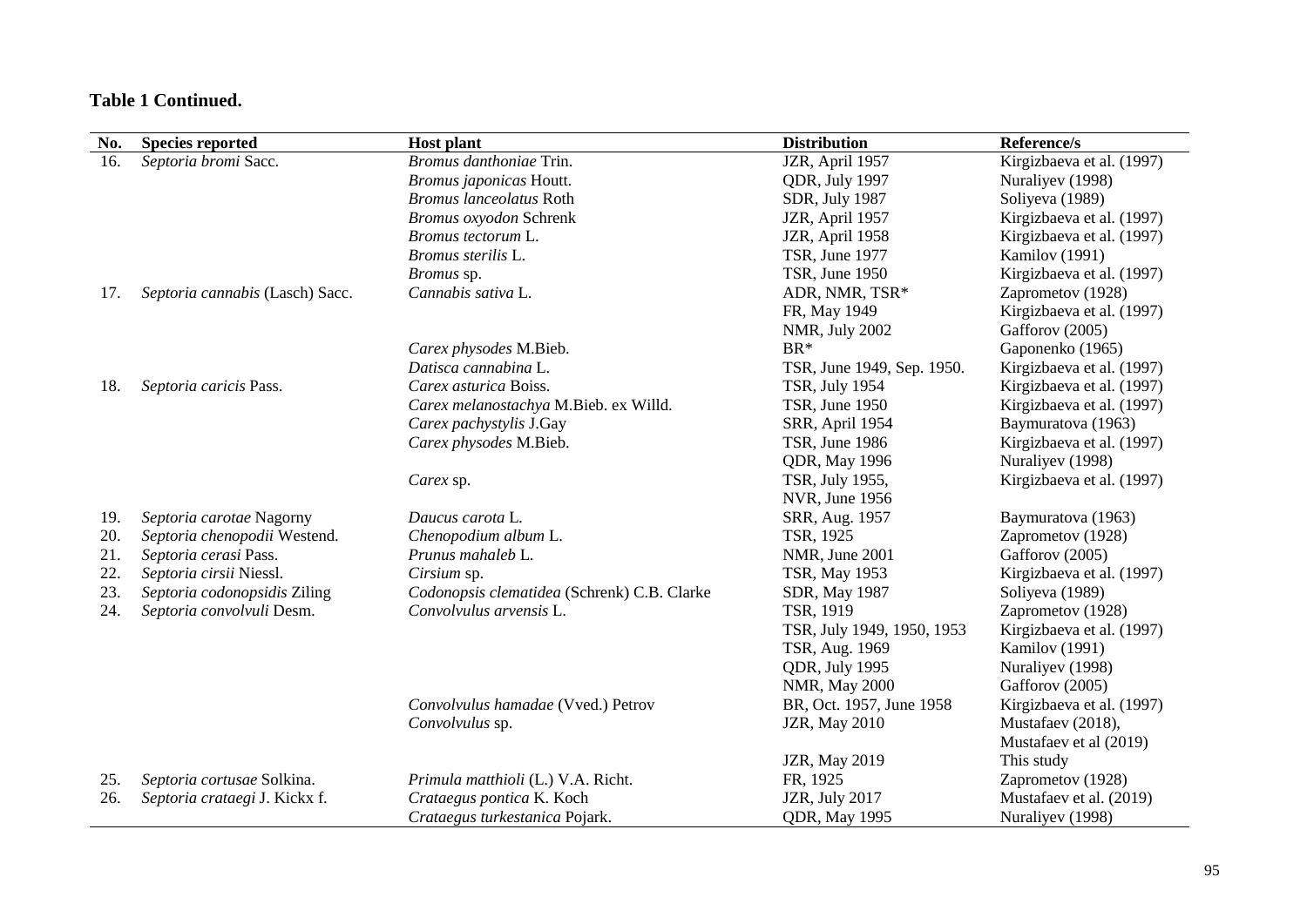| No. | <b>Species reported</b>                            | <b>Host plant</b>                                      | <b>Distribution</b>               | Reference/s               |
|-----|----------------------------------------------------|--------------------------------------------------------|-----------------------------------|---------------------------|
| 27. | Septoria crataegicola Bondartsev &                 | Crataegus pontica K. Koch                              | Unknown                           | Kleyner (1958)            |
|     | Tranzschel                                         | Crataegus turkestanica Pojark.                         | Unknown                           | Kleyner (1958)            |
|     |                                                    | Crataegus sp.                                          | TSR, 1918                         | Zaprometov (1926)         |
| 28. | Septoria crepidis Vestergr.                        | Crepis pulchra L.                                      | Unknown                           | Pashenko et al. (1978)    |
|     |                                                    | Crepis tectorum L                                      | TSR, Aug. 1955                    | Kirgizbaeva et al. (1997) |
| 29. | Septoria cruciatae Roberge ex Desm.                | Cruciata pedemontana (Bellardi) Ehrend.                | TSR, May 1953                     | Kirgizbaeva et al. (1997) |
|     |                                                    | Galium verum L                                         | <b>TSR, July 1955</b>             | Kirgizbaeva et al. (1997) |
|     |                                                    | Galium verrucosum Huds.                                | Unknown                           | Pashenko et al. (1978)    |
| 30. | Septoria curva P. Karst                            | Phragmites australis (Cav.) Trin. ex Steud.            | Unknown                           | Pashenko et al. (1978)    |
| 31. | Septoria cynodontis Fuckel                         | Cynodon dactylon (L.) Pers.                            | SDR, May 1984, July 1986          | Soliyeva (1989)           |
|     |                                                    |                                                        | <b>TSR, June 1971</b>             | Kamilov (1991)            |
| 32. | Septoria cyperi Ellis & Everh.                     | Cyperus sp.                                            | JZR, Aug. 2009                    | Mustafaev (2018)          |
| 33. | Septoria datiscae Bondartsev                       | Datisca cannabina L.                                   | TSR, 1915, 1921                   | Zaprometov (1926), (1928) |
|     |                                                    |                                                        | TSR, Aug. 1953                    | Kirgizbaeva et al. (1997) |
| 34. | Septoria dauci Nicolas & Aggéry                    | Daucus carota L.                                       | JZR, June 2012, July 2017         | Mustafaev (2018),         |
|     |                                                    |                                                        |                                   | Mustafaev et al. (2019)   |
| 35. | Septoria delphinella Sacc.                         | Delphinium brunonianum Royle                           | QDR, June 1996                    | Nuraliyev (1998)          |
| 36. | Septoria dianthicola Sacc.                         | Dianthus recticaulis Ledeb.                            | TSR, June 1954                    | Kirgizbaeva et al. (1997) |
| 37. | Septoria didymospora Golovin                       | Carex physodes M.Bieb.                                 | BR, May 1914                      | Kirgizbaeva et al. (1997) |
| 38. | Septoria didyma Fuckel                             | Salix niedzwieckii Goerz                               | <b>SMR, July 1948</b>             | Kirgizbaeva et al. (1997) |
|     |                                                    | Salix triandra L.                                      | TSR, 1912                         | Zaprometov (1926)         |
| 39. | Septoria dipsaci Westend.                          | Dipsacus azureus Schrenk                               | <b>TSR, July 1954</b>             | Kirgizbaeva et al. (1997) |
|     |                                                    |                                                        | <b>TSR, July 1972</b>             | Kamilov (1991)            |
|     |                                                    | Dipsacus fullonum L.                                   | <b>TSR, July 1976</b>             | Kamilov (1991)            |
| 40. | Septoria distachya Brunaud                         | Ephedra sp.                                            | JZR, May 1936                     | Golovin (1941)            |
| 41. | Septoria elymi Ellis & Everh.                      | Elymus repens (L.) Gould                               | TSR, Aug. 1955, SMR, July<br>1945 | Kirgizbaeva et al. (1997) |
|     |                                                    | Eremopyrum orientale (L.) Jaub. & Spach                | BR, May 1915                      | Kirgizbaeva et al. (1997) |
|     |                                                    | Kengyilia pulcherrima (Grossh.) C.Yen                  | SMR, June 1956                    | Kirgizbaeva et al. (1997) |
|     |                                                    | Thinopyrum intermedium (Host) Barkworth &<br>D.R.Dewey | <b>TSR, July 1945</b>             | Kirgizbaeva et al. (1997) |
| 42. | Septoria eremostachydis M.N.<br>Kusnezowa & Byzova | Phlomoides sp.                                         | SDR, May 1987                     | Soliyeva (1989)           |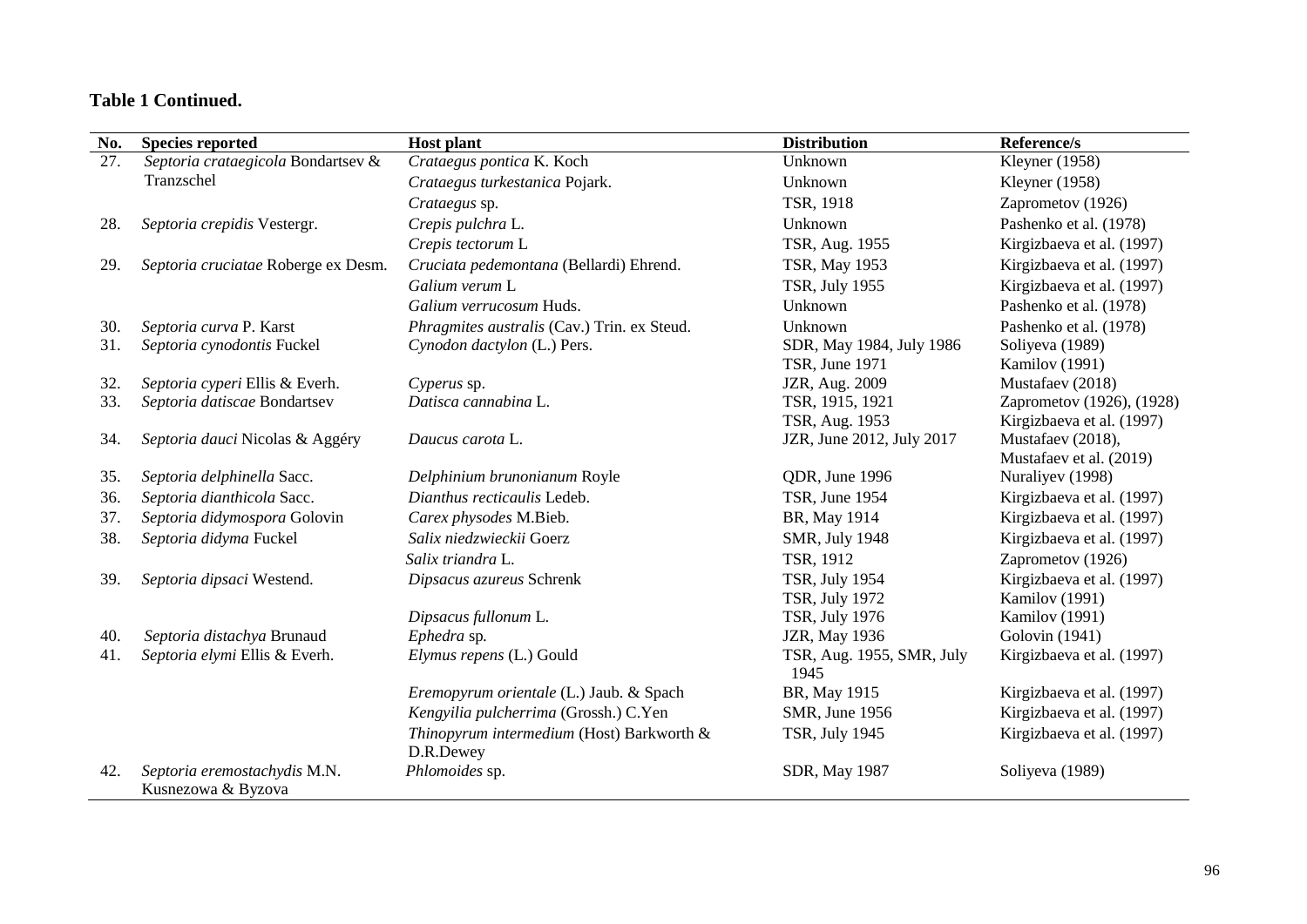| No. | <b>Species reported</b>           | <b>Host plant</b>                              | <b>Distribution</b>       | Reference/s               |
|-----|-----------------------------------|------------------------------------------------|---------------------------|---------------------------|
| 43. | Septoria eremuri Pisareva         | Eremurus anisopterus (Kar. & Kir.) Regel       | BR, May 1956              | Kirgizbaeva et al. (1997) |
|     |                                   | Eremurus fuscus (O.Fedtsch.) Vved.             | BR, May 1956              | Kirgizbaeva et al. (1997) |
|     |                                   | Eremurus soogdianus (Regel) Benth. & Hook.f.   | BR, June 1957,            | Kirgizbaeva et al. (1997) |
|     |                                   |                                                | TSR, June 1962            |                           |
|     |                                   | Eremurus tianschanicus Pazij & Vved. ex Pavlov | BR, May 1958              | Kirgizbaeva et al. (1997) |
|     |                                   | Eremurus sp.                                   | <b>TSR, July 1954</b>     | Kirgizbaeva et al. (1997) |
| 44. | Septoria erianthi Zaprom.         | Tripidium ravennae (L.)                        | BR, 1926                  | Zaprometov (1928)         |
| 45. | Septoria exotica Speg.            | Veronica biloba Schreb. ex L.                  | Unknown                   | Pashenko et al., (1978)   |
| 46. | Septoria expansa Niessl           | Geranium sp.                                   | <b>TSR, July 1955</b>     | Kirgizbaeva et al. (1997) |
| 47. | Septoria ferulicola Melnik        | Ferula assa-foetida L.                         | BR, April 1956            | Kirgizbaeva et al. (1997) |
|     |                                   | Ferula kirialovii Pimenov                      | <b>TSR, July 1949</b>     | Kirgizbaeva et al. (1997) |
|     |                                   | Ferula kuhistanica Korovin                     | SDR, July 1986            | Soliyeva (1989)           |
|     |                                   |                                                | <b>QDR</b> , May 1995     | Nuraliyev (1998)          |
|     |                                   | Ferula moschata (H.Reinsch) Koso-Pol.          | <b>JZR, May 2010</b>      | Mustafaev et al. (2019)   |
|     |                                   | Ferula penninervis Regel & Schmalh.            | NMR, Sep. 2001            | Gafforov (2005)           |
|     |                                   |                                                | JZR, June 2012            | Mustafaev (2018)          |
|     |                                   | Ferula sp.                                     | TSR, May 1953             | Kirgizbaeva et al. (1997) |
| 48. | Septoria fraxini Desm.            | Fraxinus excelsior L.                          | SDR, July 1987            | Soliyeva (1989)           |
|     |                                   |                                                | NMR, June 2001            | Gafforov (2005)           |
|     |                                   | Fraxinus raibocarpa Regel                      | FR, Nov. 2000             | Gafforov (2005)           |
|     |                                   |                                                | QDR, June 2013            | Sherqulova (2018)         |
|     |                                   | Fraxinus sogdiana Bunge                        | JZR, Oct. 2019            | This work                 |
|     |                                   | Fraxinus sp.                                   | TSR, 1916                 | Zaprometov (1928)         |
| 49. | Septoria fusispora Died.          | Thinopyrum intermedium (Host) Barkworth &      | Unknown                   | Pashenko et al. (1978)    |
|     |                                   | D.R.Dewey                                      |                           |                           |
| 50. | Septoria galiorum Ellis           | Cruciata pedemontana (Bellardi) Ehrend.        | Unknown                   | Pashenko et al. (1978)    |
|     |                                   | Galium canescens Kunth                         | TSR, May 1955             | Kirgizbaeva et al. (1997) |
|     |                                   | Galium parisiense L.                           | JZR, July 2010            | Mustafaev (2018),         |
|     |                                   |                                                |                           | Mustafaev et al. (2019)   |
|     |                                   | Galium verrucosum Huds.                        | Unknown                   | Pashenko et al. (1978)    |
| 51. | Septoria gentianae Thüm.          | Gentiana olivieri Griseb.                      | TSR, April 1958, May 1954 | Kirgizbaeva et al. (1997) |
|     |                                   |                                                | JZR, May 2012, 2015, 2017 | Mustafaev (2018)          |
|     |                                   |                                                | <b>JZR</b> , May 2018     | This study                |
| 52. | Septoria geranii Roberge ex Desm. | Geranium collinum Stephan ex Willd.            | JZR, June 1945            | Kirgizbaeva et al. (1997) |
|     |                                   | Geranium rectum Trauty                         | FR, May 1963              | Kuchmi (1970)             |
| 53. | Septoria glomerata Jørst.         | Dactylis glomerata L.                          | QDR, Aug. 1995            | Nuraliyev (1998)          |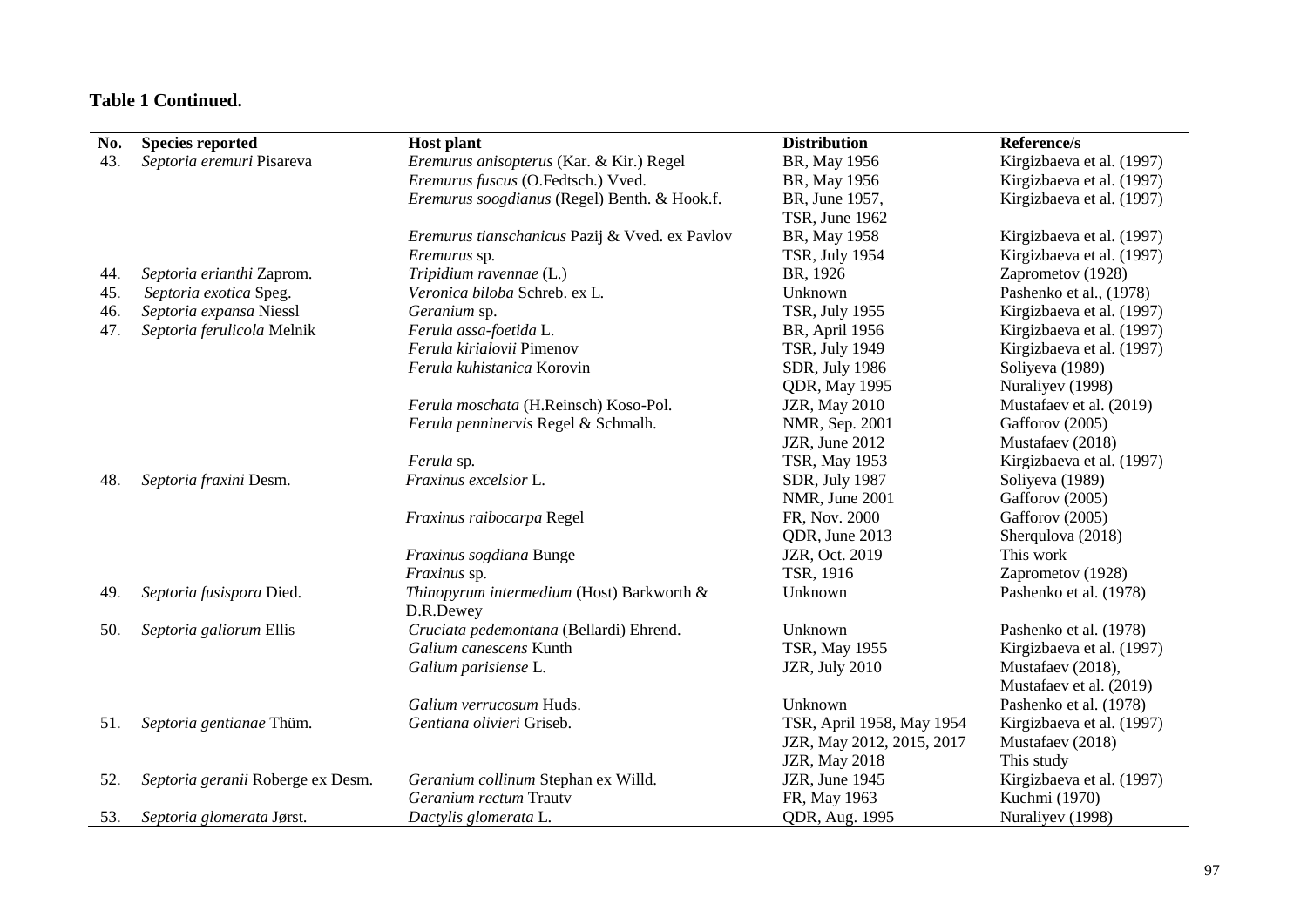| No. | <b>Species reported</b>                | <b>Distribution</b><br><b>Host plant</b>     |                                    | Reference/s                     |
|-----|----------------------------------------|----------------------------------------------|------------------------------------|---------------------------------|
| 54. | Septoria glycyrrhizae Ellis &          | Glycyrrhiza glabra L.                        | SDR, June 1987                     | Soliyeva (1989)                 |
|     | Kellerm.                               |                                              |                                    |                                 |
| 55. | Septoria hordei Jacz.                  | Hordeum bulbosum L.                          | QDR, June 1995, 1997               | Nuraliyev (1998)                |
| 56. | Septoria lactucae Pass.                | Lactuca tatarica (L.) C.A.Mey.               | SRR, June 1958                     | Baymuratova (1963)              |
| 57. | Septoria lamiicola Sacc.               | Lamium album L.                              | Unknown                            | Pashenko et al. (1978)          |
|     |                                        | Lamium flexuosum Ten.                        | <b>TSR, July 1955</b>              | Kirgizbaeva et al. (1997)       |
|     |                                        |                                              | <b>QDR</b> , May 1995              | Nuraliyev (1998)                |
| 58. | Septoria lasiagrostis Melnik           | Stipa conferta Poir.                         | TSR, May 1948                      | Kirgizbaeva et al. (1997)       |
|     |                                        | Lasiagrostis caragana (Trin.)                | TSR, 1950                          | Axmedova (1966)                 |
| 59. | Septoria lepidii Desm.                 | Lepidium chalepense L.                       | SRR, June 1957.                    | Baymuratova (1963)              |
|     |                                        | Lepidium draba L.                            | TSR, May 1955, FR, July<br>1950    | Kirgizbaeva et al. (1997)       |
|     |                                        |                                              | SDR, June 1986                     | Soliyeva (1989)                 |
|     |                                        | Lepidium latifolium L.                       | NMR, 1926                          | Zaprometov (1928)               |
|     |                                        | Lepidium obtusum Basiner                     | SMR, Oct. 1957                     | Kirgizbaeva et al. (1997)       |
|     |                                        | Lepidium perfoliatum L.                      | TSR, May 1949, JZR, April<br>1958, | Kirgizbaeva et al. (1997)       |
|     |                                        |                                              | SRR, April 1957                    |                                 |
|     |                                        |                                              | NMR, July 2000                     | Gafforov (2005)                 |
| 60. | Septoria leucostoma Ell.               | Fraxinus sp.                                 | <b>TSR, July 1945</b>              | Axmedova (1966)                 |
| 61. | Septoria ligulariae Murashk.           | Ligularia heterophylla Rupr.                 | TSR, July 1953-54                  | Kirgizbaeva et al. (1997)       |
|     |                                        | Ligularia thomsonii (C.B.Clarke) Pojark.     | Unknown                            | Pashenko et al. (1978)          |
|     |                                        | Ligularia sp.                                | <b>TSR, July 1955</b>              | Kirgizbaeva et al. (1997)       |
| 62. | Septoria ligustici Guba                | Paraligusticum discolor (Ledeb.) V.N.Tikhom. | <b>TSR, July 1953</b>              | Panfilova & Gaponenko<br>(1963) |
| 63. | Septoria limnanthemi Thüm.             | Nymphoides peltata (S.G.Gmel.) Kuntze        | <b>KK, June 1951</b>               | Kirgizbaeva et al. (1997)       |
| 64. | Septoria lycoctoni var. sibirica Sacc. | Aconitum sp.                                 | KK, 1923                           | Zaprometov (1928)               |
| 65. | Septoria lycopersici Speg              | Solanum lycopersicum L.                      | TSR, 1912                          | Zaprometov (1926)               |
| 66. | Septoria martianoffiana Thüm.          | Convolvulus arvensis L.                      | Unknown                            | Pashenko et al. (1978)          |
|     |                                        | Paeonia anomala L.                           | SDR, July 1948                     | Kirgizbaeva et al. (1997)       |
| 67. | Septoria maydis Schulzer & Sacc.       | Zea mays L.                                  | QDR, June 1995                     | Nuraliyev (1998)                |
| 68. | Septoria melissae Desm.                | Melissa officinalis L.                       | <b>TSR, June 1953</b>              | Kirgizbaeva et al. (1997)       |
|     |                                        |                                              | QDR, Aug. 1997                     | Nuraliyev (1998)                |
| 69. | Septoria menthae (Thum.)               | Mentha asiatica Boriss.                      | <b>TSR, July 1948</b>              | Axmedova (1966)                 |
| 70. | Septoria microspora Ellis              | Gentiana olivieri Griseb.                    | SDR, July 1985                     | Soliyeva (1989)                 |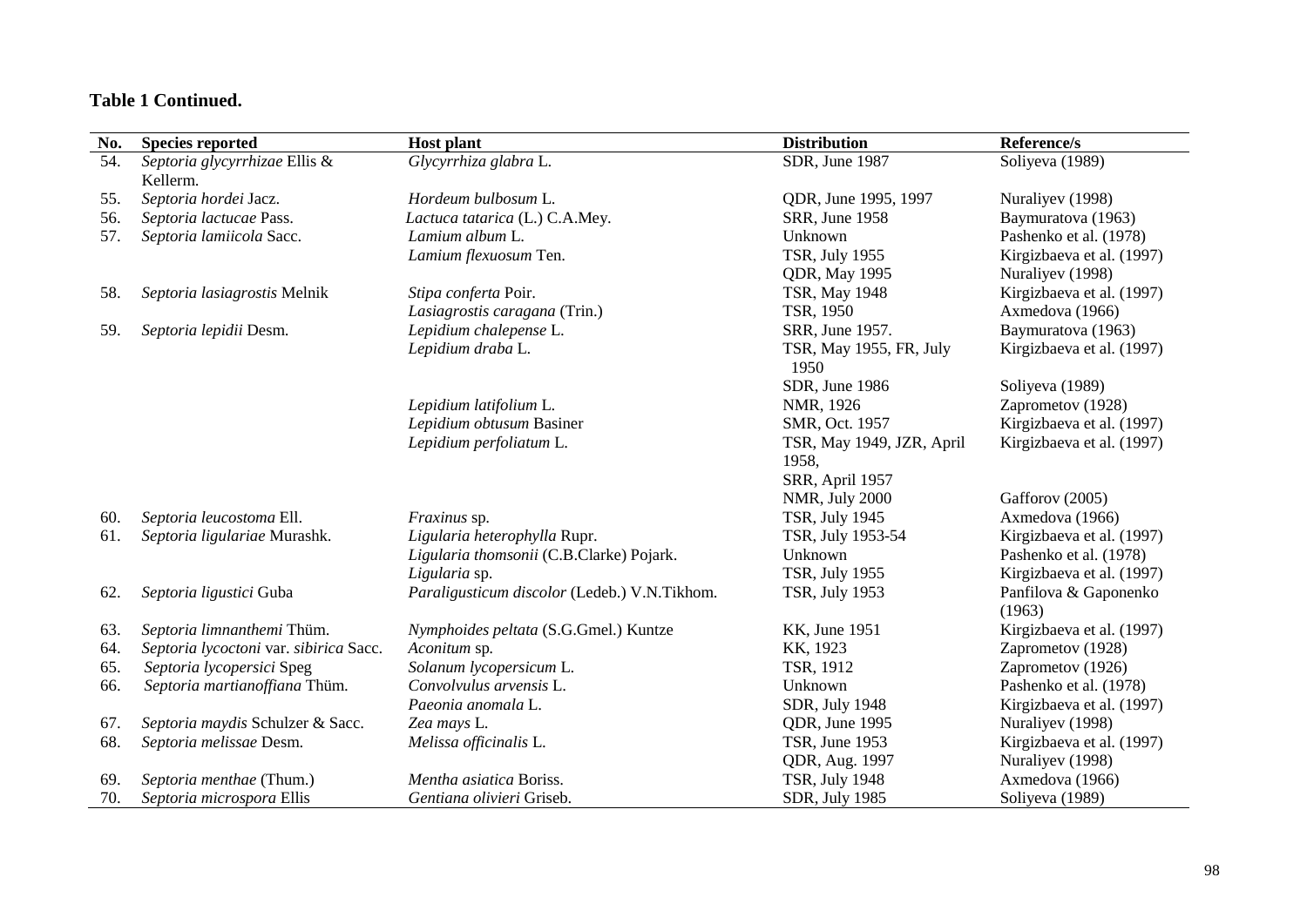| No. | <b>Species reported</b>                     | <b>Host plant</b>                              | <b>Distribution</b>                     | Reference/s                                   |
|-----|---------------------------------------------|------------------------------------------------|-----------------------------------------|-----------------------------------------------|
| 71. | Septoria nepetae Ellis & Everh.             | Nepeta mariae Regel                            | <b>TSR, Aug. 1955</b>                   | Panfilova & Gaponenko<br>(1963)               |
| 72. | Septoria origanicola Allesch.               | Origanum vulgare L.                            | TSR, Aug. 1953<br>SDR, June 1987        | Kirgizbaeva et al. (1997)<br>Soliyeva (1989)  |
| 73. | Septoria pastinacina Peck                   | Pastinaca sativa L.                            | JZR, Sep. 1958                          | Kirgizbaeva et al. (1997)                     |
| 74. | Septoria phlomidis Bondartsev &<br>Lebedeva | Phlomis thapsoides Bunge                       | BR, 1926                                | Zaprometov (1928)                             |
| 75. | Septoria phragmitis Sacc.                   | Phragmites australis (Cav.) Trin. ex Steud.    | QDR, July 1995                          | Nuraliyev (1998)                              |
| 76. | Septoria pistaciae Desm.                    | Pistacea vera L.                               | Unknown                                 | Kleyner $(1958)$                              |
| 77. | Septoria plantaginea Pass.                  | Plantago major L.                              | <b>TSR, July 1973</b>                   | Kamilov (1991)                                |
| 78. | Septoria poae-trivialis Cocc.,              | Poa bulbosa L.                                 | SRR, May 1959                           | Baymuratova (1963)                            |
|     |                                             | Poa trivialis L.                               | SRR, April 1957                         | Baymuratova (1963)                            |
| 79. | Septoria polygonorum Desm.                  | Koenigia coriaria (Grig.) T.M.Schust. & Reveal | <b>SMR, July 1959</b>                   | Kirgizbaeva et al. (1997)                     |
|     |                                             | Persicaria hydropiper (L.) Delarbre            | QDR, June 1995<br>TSR, June 1953-54     | Nuraliyev (1998)<br>Kirgizbaeva et al. (1997) |
|     |                                             | Persicaria maculosa Gray                       | NMR, April 2001                         | Gafforov (2005)                               |
|     |                                             | Polygonum sp.                                  | NMR, April 2002                         | Gafforov (2005)                               |
| 80. | Septoria polygonicola (Lasch) Sacc.         | Polygonum sp.                                  | Unknown                                 | Pashenko et al. (1978)                        |
| 81. | Septoria potentillica Thüm.                 | Potentilla reptans L.                          | NMR, May 2001                           | Gafforov (2005)                               |
|     |                                             | Sibbaldianthe bifurca (L.) Kurtto & T. Erikss. | TSR, June 1954<br><b>TSR, July 1976</b> | Kirgizbaeva et al. (1997)<br>Kamilov (1991)   |
|     |                                             | Potentilla sp.                                 | SDR, May 1987                           | Soliyeva (1989)                               |
| 82. | Septoria quevillensis Sacc.                 | Lonicera humilis Kar. & Kir.                   | NMR, Oct. 2002                          | Gafforov (2005)                               |
|     |                                             | Lonicera tatarica L.                           | TSR, 1986                               | Kamilov (1991)                                |
|     |                                             | Spiraea hypericifolia L.                       | <b>JZR, May 2019</b>                    | This study                                    |
|     |                                             | Spiraea italica Raf.                           | TSR, July 1949-50                       | Panfilova & Gaponenko<br>(1963)               |
| 83. | Septoria ranunculacearum Lév.               | Ranunculus arvensis L.                         | JZR, June.2012                          | Mustafaev (2018)                              |
|     |                                             | Ranunculus sp.                                 | JZR, June 1936                          | Golovin (1941)                                |
| 84. | Septoria relicta Bubák                      | Galium turkestanicum Pobed.                    | JZR, April 1958                         | Kirgizbaeva et al. (1997)                     |
| 85. | Septoria roegneriae Melnik                  | Dianthus recticaulis Ledeb.                    | TSR, May 1949                           | Panfilova & Gaponenko<br>(1963)               |
|     |                                             | Elymus dentatus (Hook.f.) Tzvelev              | TSR*                                    | Kirgizbaeva et al. (1997)                     |
| 86. | Septoria rubiae (Pat.) Bubák &<br>Ranoj     | Rubia tinctorum L.                             | NMR, 1925                               | Zaprometov (1928)                             |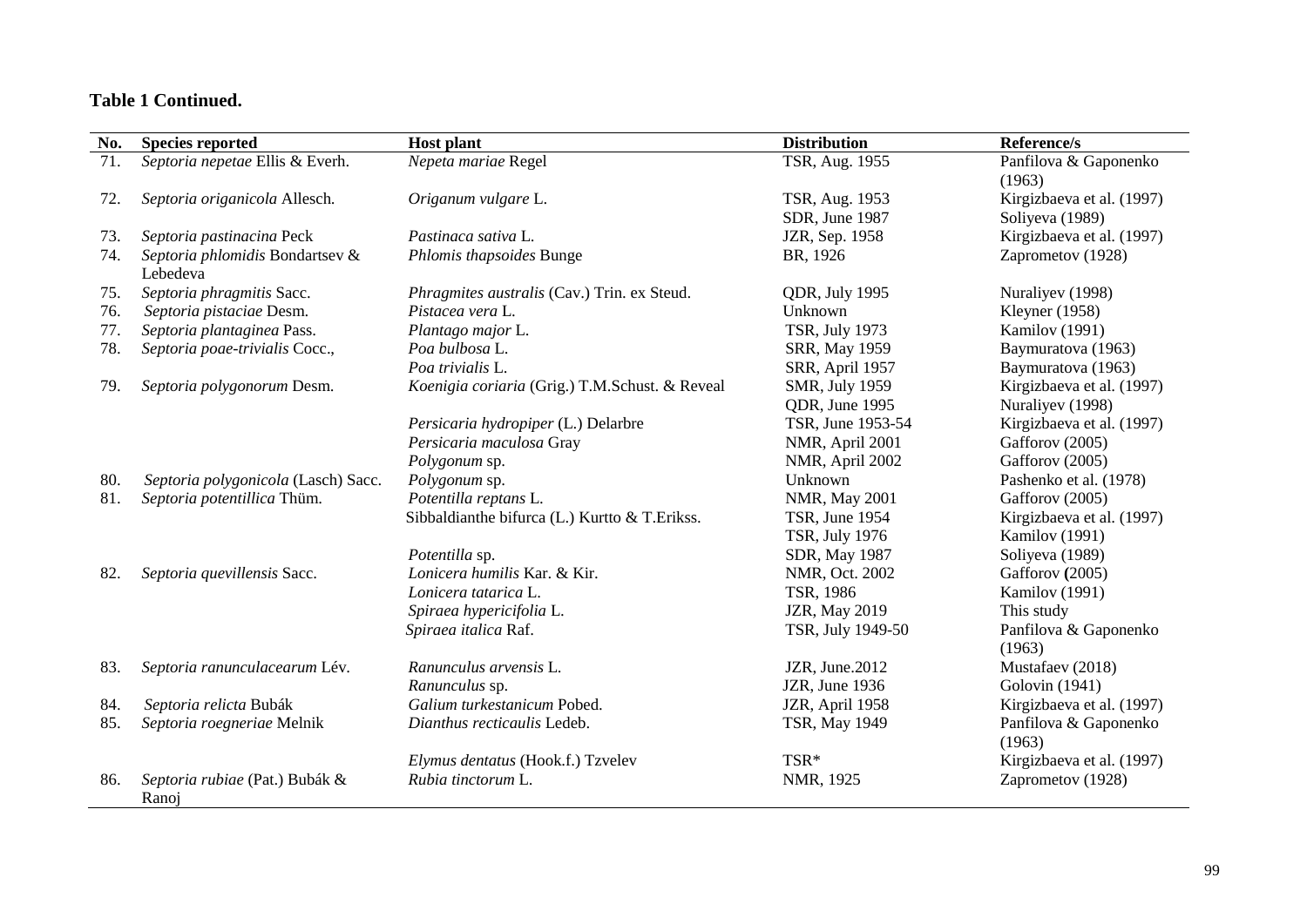| No.  | <b>Species reported</b>             | <b>Host plant</b>                       | <b>Distribution</b>      | Reference/s                     |
|------|-------------------------------------|-----------------------------------------|--------------------------|---------------------------------|
| 87.  | Septoria rubiae-tinctorum Unamuno   | Rubia tinctorum L.                      | TSR, June 1949           | Panfilova & Gaponenko           |
|      |                                     |                                         |                          | (1963)                          |
| 88.  | Septoria salicis Westend.           | Salix songarica Andersson               | SRR, Sep. 1957           | Baymuratova (1963)              |
| 89.  | Septoria salsolae Kalymb.           | Caroxylon scleranthum (C.A.Mey.)        | BR, 1958                 | Gaponenko (1965)                |
| 90.  | Septoria salviae Pass.              | Salvia lilacinocoerulea Nevski          | <b>TSR, June 1949</b>    | Panfilova & Gaponenko<br>(1963) |
|      |                                     | Salvia schmalbausenii Regel             | TSR, June 1953           | Kirgizbaeva et al. (1997)       |
| 91.  | Septoria salviae-pratensis Pass.    | Salvia nemorosa L.                      | TSR, 1925                | Zaprometov (1928)               |
| 92.  | Septoria scabiosicola Desm.         | Salvia lilacinocoerulea Nevski          | QDR, April 1997          | Nuraliyev (1998)                |
|      |                                     | Scabiosa songarica Schrenk              | TSR, July 1954-55        | Kirgizbaeva et al. (1997)       |
|      |                                     |                                         | QDR, April 1997          | Nuraliyev (1998)                |
| 93.  | Septoria secalis Prill. & Delacr.   | Secale cereale L.                       | QDR, July 1996           | Nuraliyev (1998)                |
| 94.  | Septoria serebrianikowii Sacc.      | Astracantha bactriana F.G.L.Fisch.      | <b>QDR</b> , May 1997    | Nuraliyev (1998)                |
|      |                                     | Astragalus maverranagri Popov           | SRR, June 1956           | Baymuratova (1963)              |
|      |                                     | Astragalus villosissimus Bunge          | BR, June 1958            | Kirgizbaeva et al. (1997)       |
|      |                                     | Astragalus sp.                          | <b>TSR, July 1949</b>    | Kirgizbaeva et al. (1997)       |
| 95.  | Septoria simplex (J. Schröt.) Sacc. | Elymus repens (L.) Gould                | <b>TSR, July 1955</b>    | Panfilova & Gaponenko<br>(1963) |
|      |                                     | Melica altissima L.                     | Unknown                  | Pashenko et al. (1978)          |
|      |                                     | Oryzopsis vicaria Grig.                 | <b>TSR, July 1955</b>    | Axmedova (1966)                 |
|      |                                     | Piptatherum microcarpum (Pilg.) Tzvelev | <b>TSR, July 1955</b>    | Panfilova & Gaponenko           |
|      |                                     |                                         |                          | (1963)                          |
| 96.  | Septoria sisymbrii Niessl           | Sisymbrium brassiciforme C.A.Mey.       | NMR, May 2002,           | Gafforov (2005)                 |
|      |                                     | Sisymbrium loeselii L.                  | NMR, June 2001, May 2002 | Gafforov (2005)                 |
| 97.  | Septoria sonchifolia Cooke          | Sonchus asper (L.) Hill                 | BR, May 1958             | Panfilova & Gaponenko<br>(1963) |
|      |                                     | Sonchus oleraceus L.                    | Unknown                  | Pashenko et al. (1978)          |
| 98.  | Septoria stachydis Roberge ex Desm. | Phlomoides sp.                          | <b>TSR, July 1953</b>    | Kirgizbaeva et al. (1997)       |
|      |                                     |                                         | <b>TSR, July 1988</b>    | Kamilov (1991)                  |
| 99.  | Septoria taraxaci Hollós            | Taraxacum campylodes G.E.Haglund        | TSR, Aug. 1982           | Kamilov (1991)                  |
| 100. | Septoria thermopsidis Muraschk.     | Thermopsis sp.                          | TSR, June 1948           | Axmedova (1966)                 |
| 101. | Septoria tianschanica Golovin       | Astragalus masenderanus Bunge           | Unknown                  | Kirgizbaeva et al. (1997)       |
| 102. | Septoria tinctoriae Brunaud         | Rubia tinctorum L.                      | TSR, June 1949           | Kirgizbaeva et al. (1997)       |
|      | 103. Septoria tiliae Westend.       | Tilia rubra (Weston) DC.                | TSR, Sep. 1988           | Kamilov (1991)                  |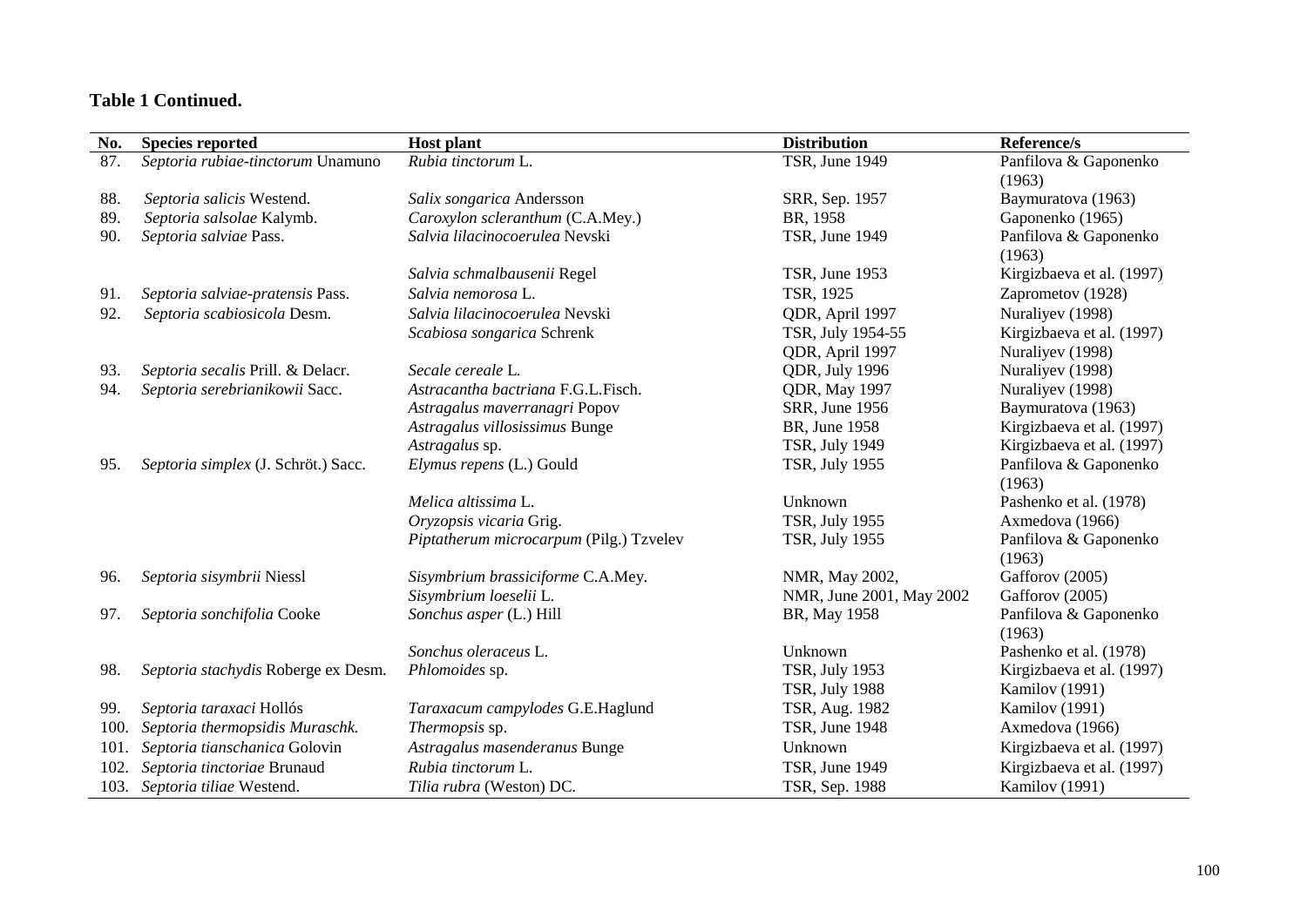| No.  | <b>Species reported</b>                 | <b>Host plant</b>                    | <b>Distribution</b>   |                           |
|------|-----------------------------------------|--------------------------------------|-----------------------|---------------------------|
| 104. | Septoria trachelii Allesch              | Campanula sp.                        | TSR, 1924             | Zaprometov (1926)         |
| 105. | Septoria trifolii Ellis                 | Trifolium repens L.                  | JZR, July 2012        | Mustafaev (2018),         |
|      |                                         |                                      |                       | Mustafaev et al. (2019)   |
| 106. | Septoria tussilaginis West.             | Tussilago farfara L.                 | TSR, 1938             | Axmedova (1966)           |
| 107. | Septoria ugamica Golov.                 | Elytrigia trichophora (Link.) Nevski | TSR, 1950             | Axmedova (1966)           |
| 108. | Septoria urticae Roberge ex Desm.       | Urtica dioica L.                     | JZR, June 1956        | Kirgizbaeva et al. (1997) |
|      |                                         |                                      | <b>NMR, May 2002</b>  | Gafforov (2005)           |
|      | 109. Septoria vassiljevskii Melnik      | Phlomis salicifolia Regel            | SDR, May 1987         | Soliyeva (1989)           |
|      |                                         | <i>Phlomis</i> sp.                   | TSR, July 1953-1954   | Kirgizbaeva et al. (1997) |
|      | 110. Septoria verbenae Roberge ex Desm. | Verbena officinalis L.               | TSR, 1924             | Zaprometov (1928)         |
|      | 111. Septoria viticola Brunaud          | Vitis sp.                            | <b>July 1997</b>      | Pashenko et al. (1978)    |
|      | 112. Septoria vitis Lév                 | <i>Vitis vinifera L.</i>             | TSR, June 1994        | Pashenko et al. (1978)    |
| 113. | Septoria wisconsina Greens.             | Astragalus skorniakowii B.Fedtsch.   | TSR, June 1940        | Axmedova (1966)           |
|      | 114. Septoria xanthii Desm              | Xanthium strumarium L.               | TSR, 1924             | Zaprometov (1928)         |
| 115. | Septoria xylostei Sacc.                 | Lonicera nummulariifolia J. et Sp.   | <b>TSR, June 1961</b> | Axmedova (1966)           |
| 116. | Septoria zilingiae Melnik               | Galium fimbrilligerum Boiss.         | <b>TSR, July 1951</b> | Axmedova (1966)           |
|      | 117. Septoria zygophylli P. Syd.        | Zygophyllum bucharicum B.Fedtsch.    | SDR, June 1987        | Soliyeva (1989)           |

\*- date collection unknown

**Table 2** Distribution of *Septoria* species by regions of Uzbekistan.

| No.          | Regions         | Septoria species | <b>Host plants</b> | $\mathbf{N_2}$ | <b>Regions</b>          | Septoria species | <b>Host plants</b> |
|--------------|-----------------|------------------|--------------------|----------------|-------------------------|------------------|--------------------|
|              | Andijan Region  |                  |                    |                | Navoi Region            |                  |                    |
|              | Bukhara Region  |                  | 10.                |                | Qashqadaryo Region      | $2^{\cdot}$      | ∸                  |
|              | Fergana Region  |                  |                    | 10             | <b>Samarqand Region</b> |                  |                    |
| 4            | Jizzakh Region  |                  |                    | 11             | Surxondaryo Region      | 19               | ∸                  |
|              | Karakalpakstan  |                  |                    | 12             | Syrdarya Region         |                  |                    |
| <sub>0</sub> | Khorezm Region  |                  |                    | 13             | <b>Tashkent Region</b>  | 66               |                    |
|              | Namangan Region |                  |                    |                |                         |                  |                    |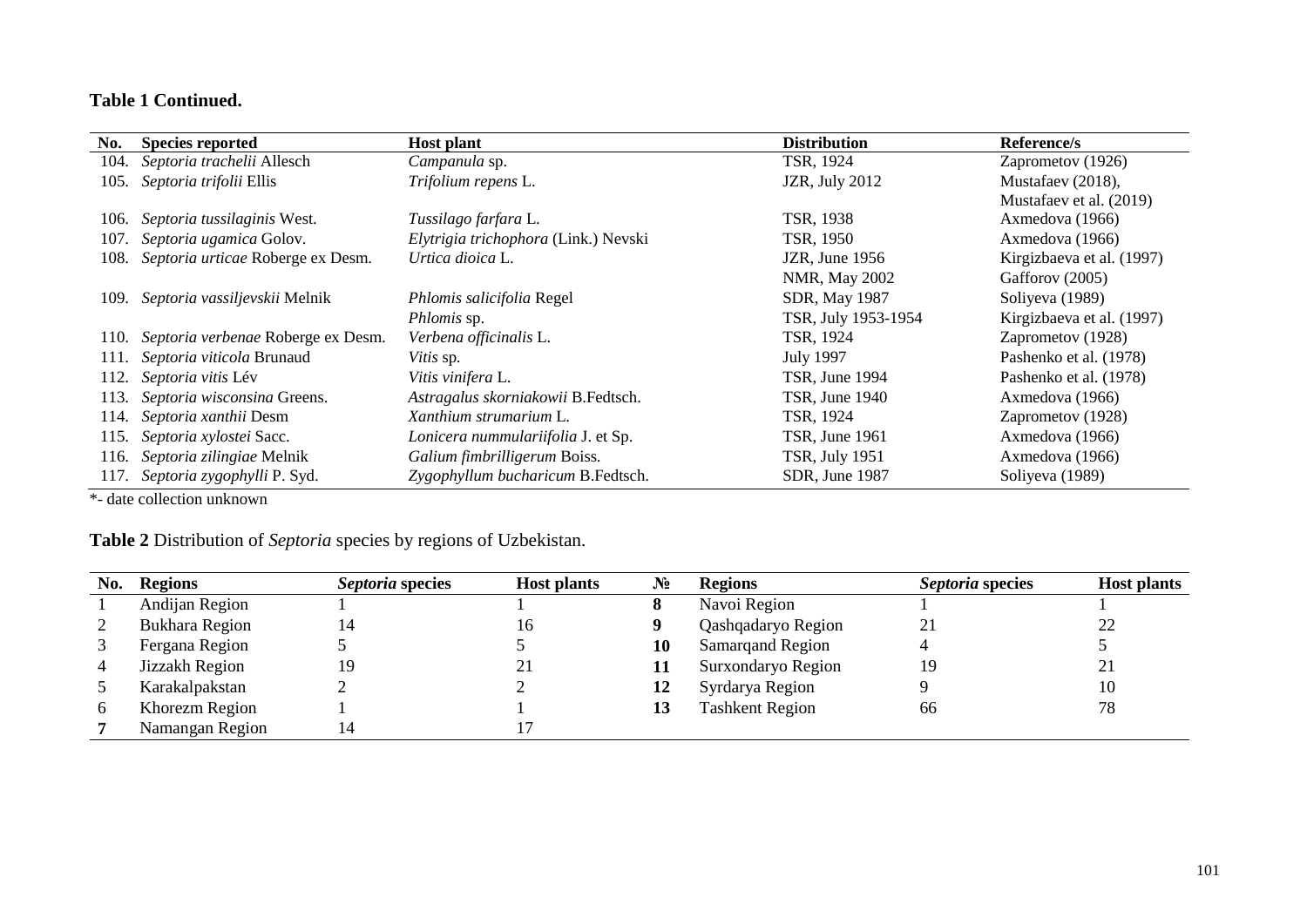Among the *Septoria* species, 20 were associated with a wide range of plant hosts. For example, *Septoria ferulicola, S. bromi* isolated from six host species each; *Septoria lepidii, S. eremuri, S. caricis* isolated from five host species each; *Septoria simplex, S. serebrianikowii, S. quevillensis, S. polygonorum, S. galiorum, S. fraxini, S. elymi* isolated from four host species each; *Septoria potentillica, S. ligulariae, S. cruciatae, S. crataegicola, S. convolvuli, S. cannabis, S. agropyri* and *S. acerella* isolated from three host species each. The other 97 *Septoria* species were isolated from one to two host species each.

**Table 3** The number of the host families, genera, and species and number of *Septoria* species on the host family in the study area.

| <b>Host family</b>         | No. of | No. of  | No. of          | <b>Host family</b> | No. of | No. of  | No. of          |
|----------------------------|--------|---------|-----------------|--------------------|--------|---------|-----------------|
|                            | host   | host    | <i>Septoria</i> |                    | host   | host    | <i>Septoria</i> |
|                            | genera | species | species         |                    | genera | species | species         |
| Poaceae                    | 20     | 28      | 19              | Plantaginaceae     |        | 2       |                 |
| Lamiaceae                  | 8      | 12      | 12              | Caryophyllaceae    |        |         |                 |
| Fabaceae                   | h      | 11      | 8               | Datiscaceae        |        |         |                 |
| Rubiaceae                  |        | 11      | 8               | Oleaceae           |        |         |                 |
| Asteraceae                 |        | 8       |                 | Asphodelaceae      |        |         |                 |
| Apiaceae                   |        | 10      |                 | Amaryllidaceae     |        |         |                 |
| Rosaceae                   |        | 9       |                 | Sapindaceae        |        |         |                 |
| Caprifoliaceae             |        | h       |                 | Anacardiaceae      |        |         |                 |
| Cyperaceae                 |        |         |                 | Apocynaceae        |        |         |                 |
| Polygonaceae               |        |         |                 | <b>Betulaceae</b>  |        |         |                 |
| Ranunculaceae              |        |         |                 | Cannabaceae        |        |         |                 |
| Amaranthaceae              |        |         |                 | Ephedraceae        |        |         |                 |
| Compositae                 |        | h       |                 | Malvaceae          |        |         |                 |
| Vitaceae                   |        |         |                 | Menyanthaceae      |        |         |                 |
| <i><b>Brassicaceae</b></i> |        | 6       |                 | Paeoniaceae        |        |         |                 |
| Convolvulaceae             |        |         |                 | Primulaceae        |        |         |                 |
| Gentianaceae               |        |         |                 | Solanaceae         |        |         |                 |
| Geraniaceae                |        |         |                 | <i>Urticaceae</i>  |        |         |                 |
| Salicaceae                 |        |         |                 | Verbenaceae        |        |         |                 |
| Campanulaceae              |        |         |                 | Zygophyllaceae     |        |         |                 |

The distribution of *Septoria* species in host plants is given based on the regions of Uzbekistan in which they are distributed (Table 2). The largest number of *Septoria* species and host plants were found in the Tashkent region, followed by the Kashkadarya region (on 22 host species, 21 *Septoria* species), Surkhandarya region (on 21 host species, 19 *Septoria* species), Jizzakh region (on 21 host species, 19 *Septoria* species), Namangan region (on 17 host species, 14 *Septoria* species), Bukhara region (on 16 host species, 14 *Septoria* species), and Syrdarya region (on 10 host species, 9 *Septoria* species). In other regions, such as Andijan, Fergana, Karakalpakstan, Khorezm, Navoi and Samarkand, 1 to 5 *Septoria* species have been identified on their host plants.

#### **Discussion**

The checklist gives an overview of *Septoria* species in Uzbekistan from different sources of data. Mycological research in Central Asia, including Uzbekistan, began in the second half of the  $19<sup>th</sup>$  century (Borshchov 1865). As a result of studies carried out in 1926–1997, 120 species of *Septoria* were found in Uzbekistan (Kirgizbaeva et al. 1997). Later, 18 new *Septoria* species were identified from 22 host plants as novel records in Uzbekistan during 1997–2021 (Nuraliyev 1998; Gafforov 2005; Mustafaev 2018; Sherqulova et al. 2019). When all 138 identified *Septoria* names were re-examined according to the current nomenclature of fungi, 24 *Septoria* species (*Septoria aceris, S. apallens, S. atriplicis, S. berberidis, S. bubakii, S. calamagrostidis, S. exotica, S. ferulae, S. fraxini, S. fuckelii, S. fusispora, S. hyperici, S. longispora, S. meliloti, S. phlomidis, S. podagrariae, S. populi, S. rosae, S. rubi, S. silenes, S. stellariae, S. stipae, S. salicicola, S. tritici*) were transferred to other genera (Index Fungorum 2021; Wijayawardene et al. 2020). The fungal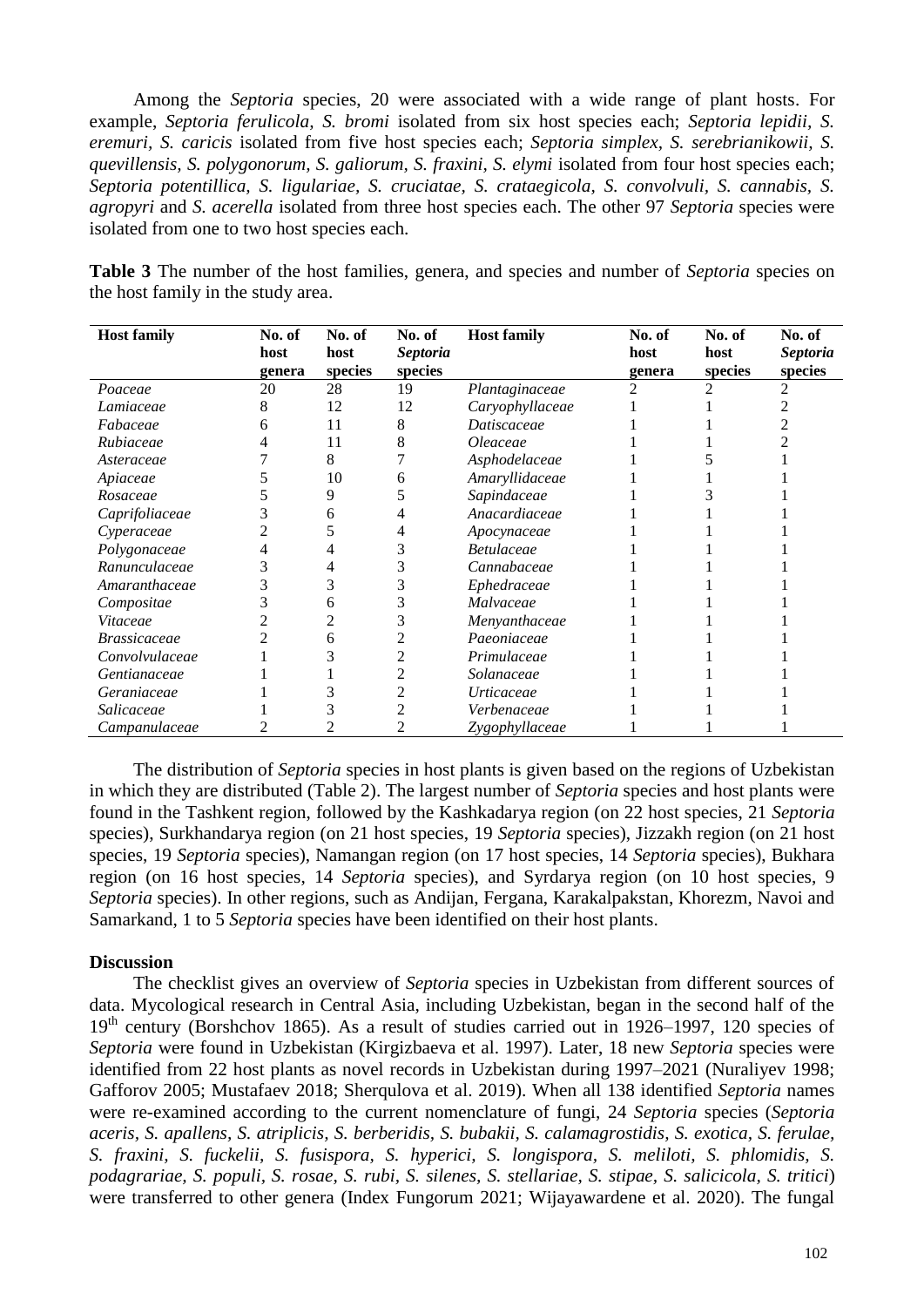diversity reported here for Uzbekistan is much lower than that in other regions where the diversity of *Septoria* species is well explored. For example, 223 *Septoria* species were reported in Kazakstan (Bizova et al. 1970). The low species number in Uzbekistan is partly due to the relatively small area, but also due to the lack of systematic field surveys and thorough identification with the aid of molecular sequencing.

Since 1926, fungi have been studied in the regions or separate territories of Uzbekistan (Table 2). For example, fungi of the Bukhara region were studied by Gaponenko. Of the 396 species found, 17 belonged to *Septoria* (Gaponenko 1965). As a result of mycological studies conducted in the mountainous regions of Uzbekistan (Jizzakh, Namangan, Kashkadarya and Surkhandarya), 17 to 22 *Septoria* species have been identified on vascular plants. In addition, the mycobiota of Surkhandarya (Soliyeva 1989, Gafforov 2017), Kashkadarya (Nuraliyev 1998; Sherqulova et al. 2019), Namangan (Gafforov 2005), Jizzakh (Mustafaev 2018) regions were studied. Baymuratova (1963) identified nine *Septoria* species on 10 vascular plants distributed in the Syrdarya region during the study of hungry steppe regions of Uzbekistan. The largest number of *Septoria* species were found in the Tashkent region, which is located in the north-eastern part of Uzbekistan, between the Syrdarya and Western Tianshan Mountains. Therefore, the diversity of vascular plants in the region is high (Tojibaev et al. 2020). This may ensure an increase in the diversity of the *Septoria* species. Therefore much more research may have been done in the Tashkent region compared to other regions (Panfilova & Gaponenko 1963; Axmedova 1966; Kamilov 1991; Kirgizbaeva et al. 1997). As a result, 66 *Septoria* species were identified on 76 vascular plants in the Tashkent region (Table 2). It was found that no systematic studies of the fungal biota were carried out in the Andijan, Fergana, Karakalpakstan, Khorezm, Navoi and Samarkand regions of Uzbekistan (Table 2).

During our survey in the Jizzakh region, ten *Septoria* species were found. Even though previous studies found *S. distachya* on *Ephedra* sp. (Golovin 1941), *S. pastinacina* on *Pastinaca sativa*, and *S. relicta* on *Galium turkestanicum* (Kirgizbaeva 1997) in the same area, we did not find these species in the study area during our three years of the survey. We also identified *Septoria* sp. on the *Heracleum lehmannianum* Bunge from the Jizzakh region. According to our microscopic examination, this species could be *Septoria heraclei* Desm. This species is a new species for the mycobiota of Uzbekistan. According to Index fungorum, *Septoria heraclei* was changed to *Phloeospora heraclei* (Lib.) Petr.. This species is a new record for the mycobiota of Uzbekistan. According to Index fungorum, *Septoria heraclei* was changed to *Phloeospora heraclei* (Verkley et al. 2013). This requires that we re-conduct extensive molecular studies on this species of *Septoria*.

Our results confirm that most species of *Septoria* have narrow host ranges, being limited to a single genus or a few genera of the same plant family. For example, *Septoria astragali* is found only on the genus *Astragalus* (*Fabaceae*), *S. bromine* on the genus *Bromus* (*Poaceae*), and *S. convolvuli* on the genus *Convolvulus* (*Convolvulaceae*). However, there were a few notable exceptions. Verkeley et al. (2013) demonstrated that the supposed single-family host ranges of *Septoria paridis* (*Liliaceae*) and *S. urticae* (*Urticaceae*) each included one additional family (*Violaceae* and *Lamiaceae*, respectively). Previously *Septoria protearum* was only associated with *Proteaceae* (Protea), was now found to be also associated with *Araceae* (*Zanthedeschia*), *Aspleniaceae* (*Asplenium*), *Rutaceae* (*Boronia*), *Boraginaceae* (*Myosotis*), *Oleandraceae* (*Nephrolepis*), and *Rosaceae* (*Geum*) (Crous & Braun 2003).

*Septoria* species in Uzbekistan were found on 163 host plant species of 104 genera, and 40 families. The largest number of *Septoria* species was recorded in seven families: *Poaceae*, *Lamiaceae*, *Fabaceae*, *Rubiaceae*, *Asteraceae*, *Apiaceae* and *Rosaceae*. It is most common among the members of the family *Poaceae*. This may be due to the fact that species in these families are widespread in Uzbekistan. *Septoria* species are also common in members of the *Poaceae* family, similar to other countries (Seifbarghi et al. 2009; Assylbek et al. 2021).

Data on *Mycosphaerellales* fungi in Uzbekistan are still scarce. Molecular and morphological studies are very important to revise and reevaluate existing *Septoria* species and also to determine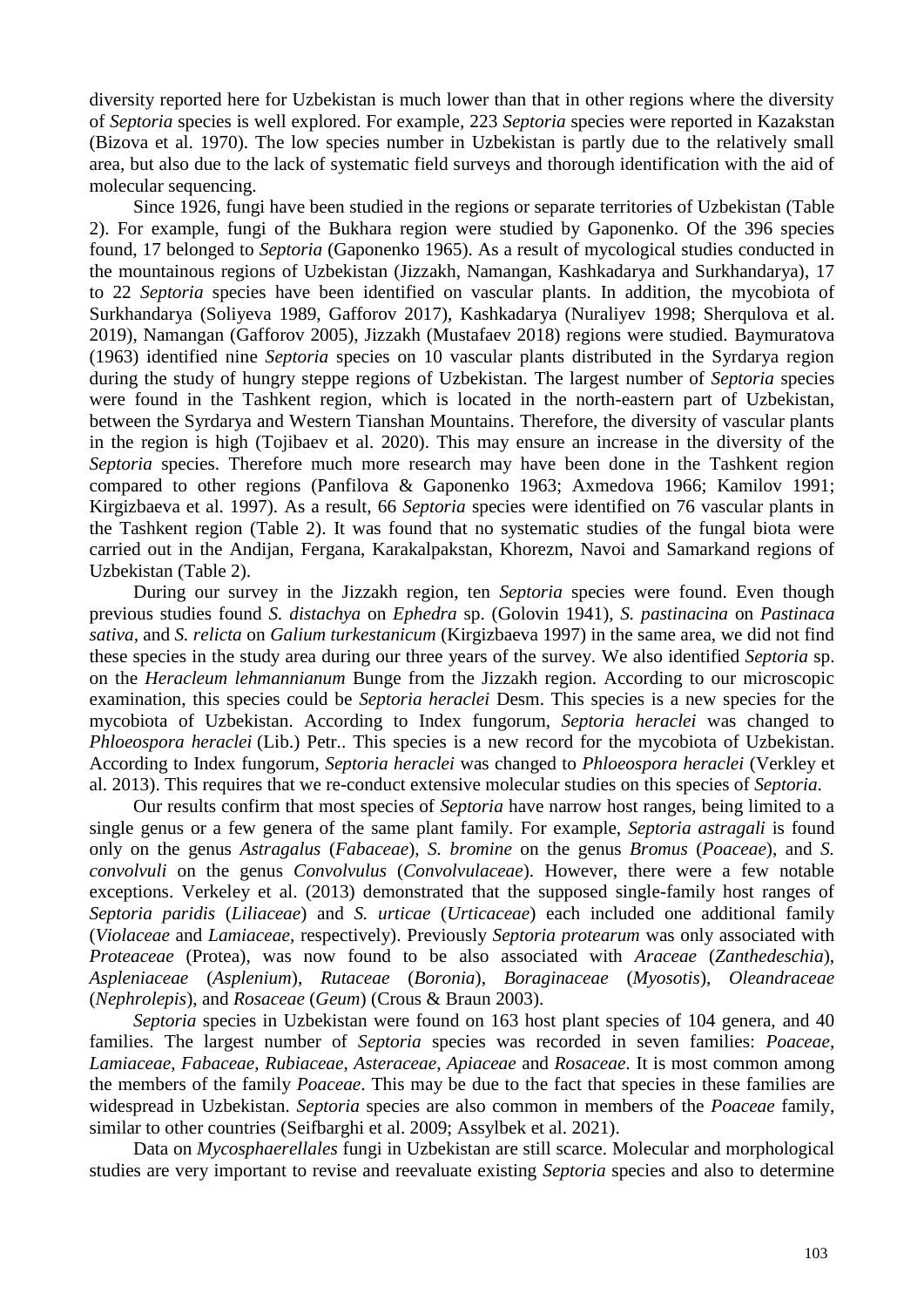their taxonomic position. The knowledge generated by the work is of immense importance as it is a key to revealing the diversity and ecology of the genus *Septoria* from Uzbekistan.

#### **Acknowledgements**

This work was supported by the Ministry of innovative development of the Republic of Uzbekistan, project No. P3-20170921183 and "Pathogenic fungi of economically important plants exporting fruits, vegetables and melons: diversity, monitoring, and creation of an electronic database (on the example of Namangan and Bukhara regions)" state program. We thank Dr. Yusufjon Gafforov (Institute of Botany, Academy of Sciences of the Republic of Uzbekistan) and Dr. Bakhtiyor Sheraliev (Southwest University) for reviewing, and their valuable comments on the manuscript.

#### **References**

- Abdurazakov AA, Bulgakov TS, Kholmuradova TN, Gafforov YS. 2021 Powdery mildew fungi (*Erysiphaceae*) of the Fergana Valley (within Uzbekistan): a first annotated checklist. Novosti sistematiki nizshikh rastenii 55, 55–78.
- Assylbek AM, Rakhimova YV, Yermekova BD, Kyzmetova LA et al. 2021 Distribution of fungi of the genus *Septoria* in the Northern Tien Shan (Ile Alatau and Kungey Alatau, Kazakhstan). Problems of botany of South Siberia and Mongolia 20, 36–40.
- Axmedova FG. 1966 Mycoflora of South-western slopes of Tien Shan. PhD thesis, Tashkent, Uzbekistan, 395. [In Russian]
- Baymuratova GT. 1963 Mycoflora of Hungry steppe. PhD thesis, Tashkent, Uzbekistan, 350. [In Russian]
- Bizova ZM, Vasyagina MP, Deeva NG, Kalimbetov BK et al. 1970 Flora of spore-bearing plants of Kazakhstan. Fungi imperfecti (*Deuteromycetes*). 5<sup>th</sup> edition. Nauka publisher, Alma-ata, Kazakhstan, 559. [In Russian]
- Borshchov IG. 1865 Materials for botanical geography of Aralo-Caspian area. Imperatorskaya Akademiya nauk, 187–189. [In Russian]
- Cheek M, Lughadha NE, Kirk P, Lindon H, et al. 2020 New scientific discoveries: Plants and fungi. Plants, People, Planet 2, 371–388.
- Crous PW, Braun U. 2003 *Mycosphaerella* and its anamorphs: 1. Names published in *Cercospora* and *Passalora*. CBS Biodiversity Series 1 CBS-KNAW Fungal Biodiversity Centre, Utrecht, The Netherlands.
- Gafforov YS. 2005 Micromycetes of vascular plants of Namangan region. PhD thesis, Tashkent, Uzbekistan, 350. [In Uzbek]
- Gafforov YS. 2017 A preliminary checklist of ascomycetous microfungi from Southern Uzbekistan. Mycosphere 8, 660–696.
- Gafforov Y, Riebesehl J, Ordynets A, Langer E et al. 2017 *Hyphodontia* (*Hymenochaetales*, *Basidiomycota*) and similar taxa from Central Asia. Botany 95, 1041–1056.
- Gafforov Y, Ordynets A, Langer E, Yarasheva M et al. 2020 Species diversity with comprehensive annotations of wood-inhabiting poroid and corticioid fungi in Uzbekistan. Frontiers in Microbiology 11, 598321.
- Golovin PN. 1941 Fungi of the sandy deserts of Central Asia. Proceedings of the Uzbekistan branch of the Academy of Sciences of the USSR. AN UzSSR. ser. botany 1, 48. [In Russian]
- Golovin PN. 1947 Ecological types of fungi in Central Asia. AN UzSSR. ser. biology 5, 80–89. [In Russian]
- Golovin PN. 1949a Zakonomernosti raspredeleniya mikologicheskoe flore na Pamire. AN Tadj. SSR Publishers, Dushanbe, Tajikistan, 150. [In Russian]
- Golovin PN. 1949b Mycoflora of Central Asia. Powdery midlew fungi of Central Asia. AN UzSSR publishers, Tashkent, Uzbekistan, 145. [In Russian]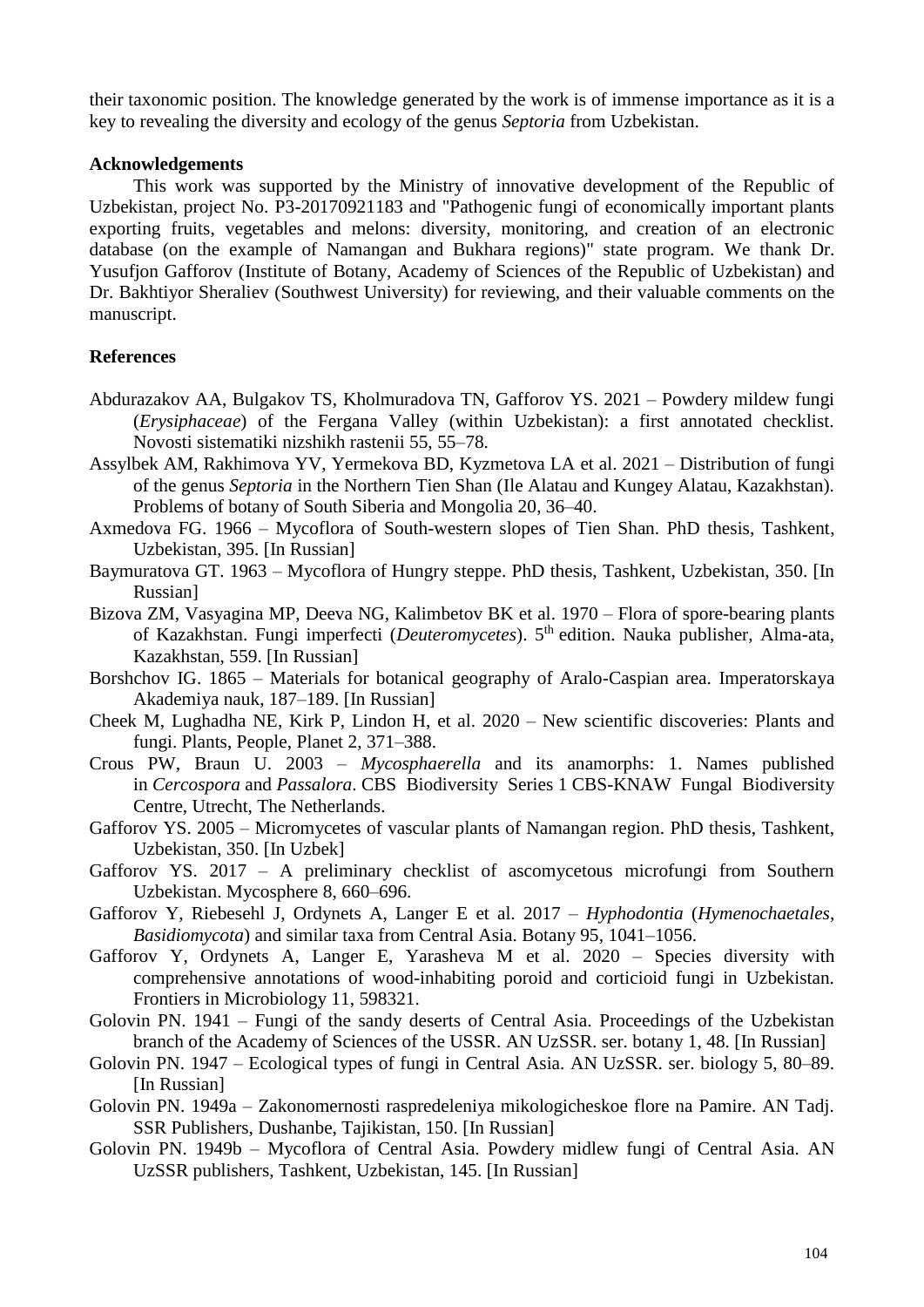- Golovin PN. 1950 New species for Central Asia. Trudy Srednea aziatskogo gosun-ta, Biologicheski Nauki 14, 5–47. [In Russian]
- Gaponenko NI. 1965 Overview of fungi in Bukhara region. Fan publishers, Tashkent, Uzbekistan, 114. [In Russian]
- Hawksworth DL, Lücking R. 2017 Fungal diversity revisited: 2.2 to 3.8 million species. The fungal kingdom, 79–95.
- Hyde KD, de Silva NI, Jeewon R, Bhat DJ, et al. 2020 AJOM new records and collections of fungi: 1–100. Asian Journal of Mycology 3, 22–294.
- Index Fungorum. 2021 Available from: http://www.indexfungorum.org/names/Names.asp.
- Kleyner BD. 1958 The species composition of fungal pathogens of trees and shrubs in the mountains of Uzbekistan and their systematic characteristic. Tr. Sred. Az. NIIPH 3, 248–260. [In Russian]
- Kirgizbaeva XM. 1972 Mycoflora of rivers of Tashkent region. PhD thesis, Tashkent, Uzbekistan, 265. [In Russian]
- Kirgizbaeva XM, Sagdullaeva MSh, Ramazonova SS, Gulyamova M, et al. 1997 Fungal flora of Uzbekistan. 8<sup>th</sup> edition. Fan publishers, Tashkent, Uzbekistan, 236. [In Russian]
- Kuchmi NP. 1970 Mycoflora and major disease of some tanning plants in Fergana valley. PhD thesis, Tashkent, Uzbekistan, 204. [In Russian]
- Kamilov SG. 1991 Micromycetes of vascular plants of Botanical garden of the Academy of Sciences of Uzbekistan. PhD thesis, Tashkent, Uzbekistan, 170. [In Russian]
- Lebedeva LA. 1958 Mycoflora and diseases of trees and shrubs in mountain-forest reserve. Tr. gorno-lesnogo zapovednika 80–83. [In Russian]
- Mustafaev IM. 2018 Micromycetes on vascular plants of reserve of Nuratau. PhD thesis, Tashkent, Uzbekistan, 175. [In Uzbek]
- Mustafaev M, Beshko NY, Iminova MM. 2019 Checklist of ascomycetous microfungi of the Nuratau Nature Reserve (Uzbekistan). Novosti sistematiki nizshikh rastenii 53(2), 315–332. doi.org/10.31111/nsnr/2019.53.2.315
- Nuraliyev XX. 1998 Micromycetes of vascular plants of Kashkadarya region. PhD thesis, Tashkent, Uzbekistan, 185. [In Uzbek]
- Panfilova TS, Gaponenko NI. 1963 Mycoflora of basin river of Angren. AN Uzbek SSR Publishers, Tashkent, Uzbekistan, 208. [In Russian]
- Pashenko AY, Gaponenko NI, Ramazanova SS, et al. 1978 Fungi herbarium and collection of pure cultures (Institute of Microbiology Academy of Sciences UzSSR). Tashkent, Uzbekistan. [In Russian]
- Plants of the World Online. 2021 Available from: https://powo.science.kew.org/.
- Quaedvlieg W, Verkley GJM, Shin HD, Barreto RW, et al. 2013 Sizing up *Septoria*. Studies in Mycology 75, 307–390.
- Seifbarghi S, Razavi M, Aminian H, Zare R, Etebarian H. 2009 Studies on the host range of *Septoria* species on cereals and some wild grasses in Iran. Phytopathologia Mediterranea 48, 422–429.
- Shin HD, Sameva EF. 2002 Taxonomic notes on the genus *Septoria* in Korea (II). Mycotaxon 83, 287–300.
- Soliyeva YS. 1989 Micromycetes of vascular plants of Surkhadarya region. PhD thesis, Tashkent, Uzbekistan, 221. [In Russian]
- Sherqulova JP. 2018 Mycromycetes of ornamental trees and shrubs introduced in the condition of the Kashkadarya Oasis. PhD thesis, Tashkent, Uzbekistan, 221. [In Uzbek]
- Sherqulova JP, Mustafaev IM, Iminova MM, Sattorov AS. 2019 Species, host range and geographical distribution of microfungi (*Dothideomycetes*) on introduced trees and shrubs in southern Uzbekistan. Iranian Journal of Botany 25, 72–78.
- Tojibaev KS, Jang CG, Lazkov GA, Chang KS, et al. 2020 An annotated checklist of endemic vascular plants of the Tian-Shan Mountains in Central Asian countries. Phytotaxa 464, 117– 158.